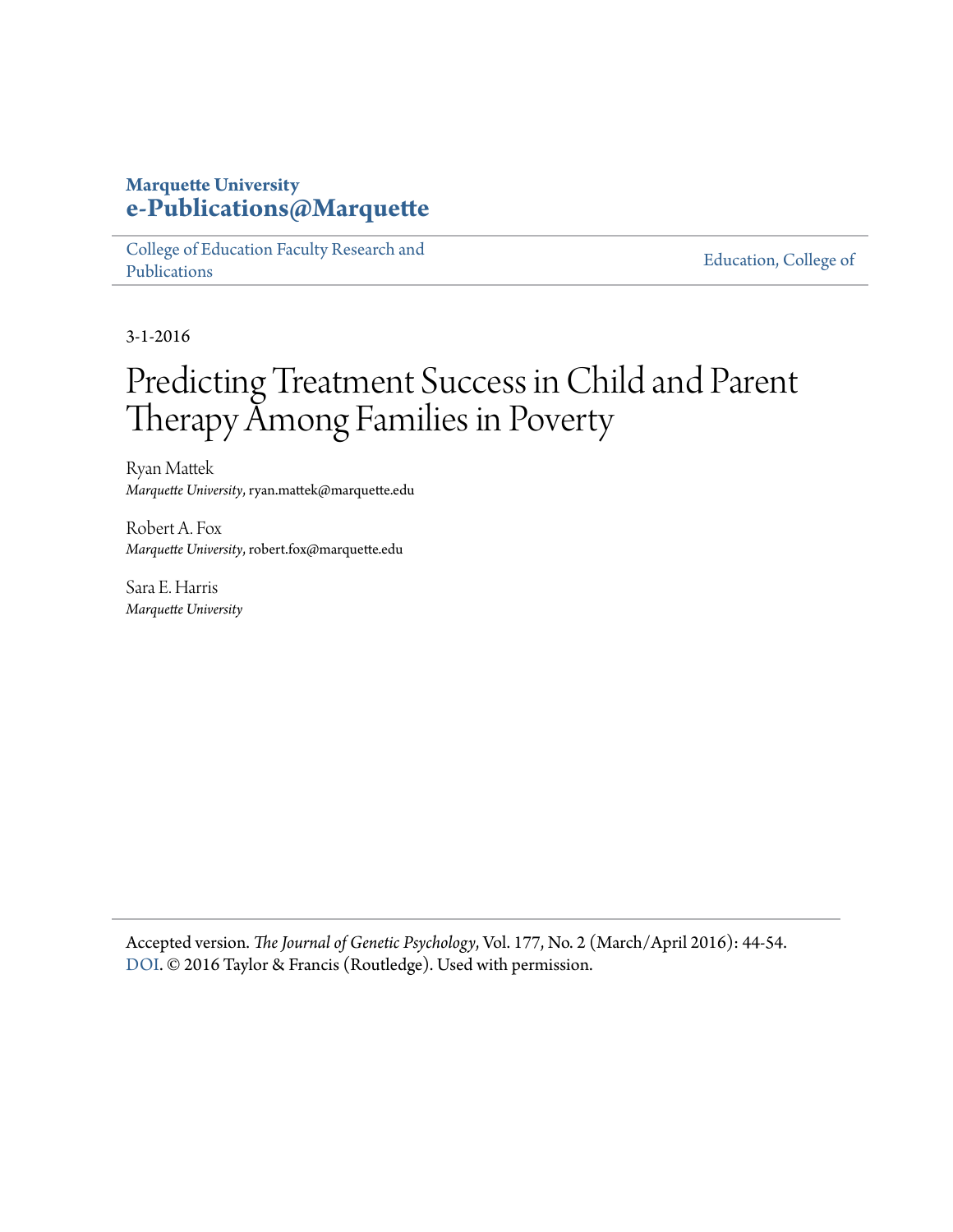# Predicting Treatment Success in Child and Parent Therapy among Families in Poverty

Ryan J. Mattek *College of Education, Marquette University Milwaukee, WI* Sara E. Harris *College of Education, Marquette University Milwaukee, WI* Robert A. Fox *College of Education, Marquette University*

*Milwaukee, WI*

**Abstract:** Behavior problems are prevalent in young children and those living in poverty are at increased risk for stable, high-intensity behavioral problems. Research has demonstrated that participation in child and parent therapy (CPT) programs significantly reduces problematic child behaviors while increasing positive behaviors. However, CPT programs, particularly those implemented with low-income populations, frequently report high rates of attrition (over 50%). Parental attributional style has shown some promise as a contributing factor to treatment attendance and termination in previous research. The current study examined if parental attributional style could predict treatment success in a CPT program, specifically targeting low-income urban children with behavior problems. A hierarchical logistic regression was used with a sample of 425 families to assess if parent-referent and childreferent attributions variables predicted treatment success over and above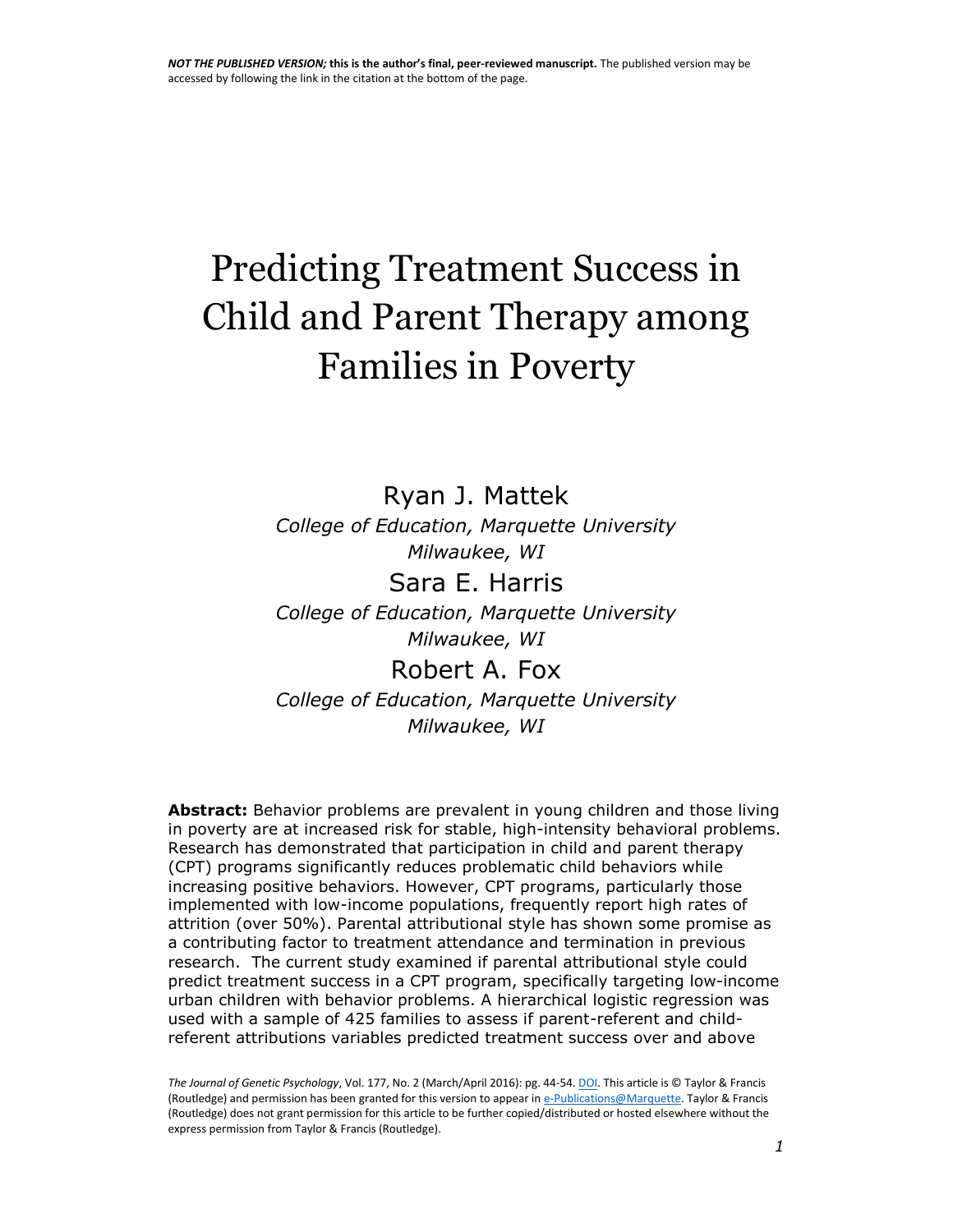demographic variables and symptom severity. Parent referent attributions, child-referent attributions, and child symptom severity were found to be significant predictors of treatment success. Results indicated that caregivers who viewed themselves as a contributing factor for their child's behavior problems were significantly more likely to demonstrate treatment success. Alternatively, caregivers who viewed their child as more responsible for their own behavior problems were less likely to demonstrate treatment success. Additionally, more severe behavior problems were also predictive of treatment success. Clinical and research implications of these results are discussed.

### **Introduction**

Psychopathology rates in preschool-aged children are similar to those found in later childhood, with Oppositional Defiant Disorder (ODD) and Attention Deficit Hyperactivity Disorder (ADHD) being the most common disorders found in preschool-aged children (Egger & Angold, 2006; Lavigne, LeBailly, Hopkins, Gouze, & Binns, 2009). These common childhood behavioral disorders are not transient occurrences and researchers suggest that they are moderately stable (Lavigne & Arend, 1998; Tandon, Si, & Luby, 2011). In addition, longitudinal studies tracking children from preschool age to early adolescence suggests that 17- 27% of children experience persistent behavioral concerns (Cote, Vaillancourt, LeBlanc, Nagin, & Tremblay, 2006; Fanti & Henrich, 2010). Males, individuals from low-income families, and children raised by mothers without high school completion are at increased risk for stable, high-intensity behavioral problems (Cote et al., 2006; Fanti & Henrich, 2010). Additionally, children who live in persistent poverty beginning in early childhood are also more likely to meet criteria for a psychiatric disorder upon school entry (Carter et al., 2010).

A number of evidence-based child and parent therapy (CPT) programs exist that focus on treating behavior problems by improving parenting practices. For the sake of this manuscript, CPT programs refer to programs that incorporate the child and parent in the therapeutic process, either together in a joint session or separately during treatment. Such programs include the Incredible Years Parent Training Program (Webster-Stratton, 1992) where parents are instructed in groups; Parent Child Interaction Therapy (Eyberg & Boggs, 1989) where therapists provide instruction to parents and then

*The Journal of Genetic Psychology*, Vol. 177, No. 2 (March/April 2016): pg. 44-54[. DOI.](http://dx.doi.org/10.1080/00221325.2016.1147415) This article is © Taylor & Francis (Routledge) and permission has been granted for this version to appear i[n e-Publications@Marquette.](http://epublications.marquette.edu/) Taylor & Francis (Routledge) does not grant permission for this article to be further copied/distributed or hosted elsewhere without the express permission from Taylor & Francis (Routledge).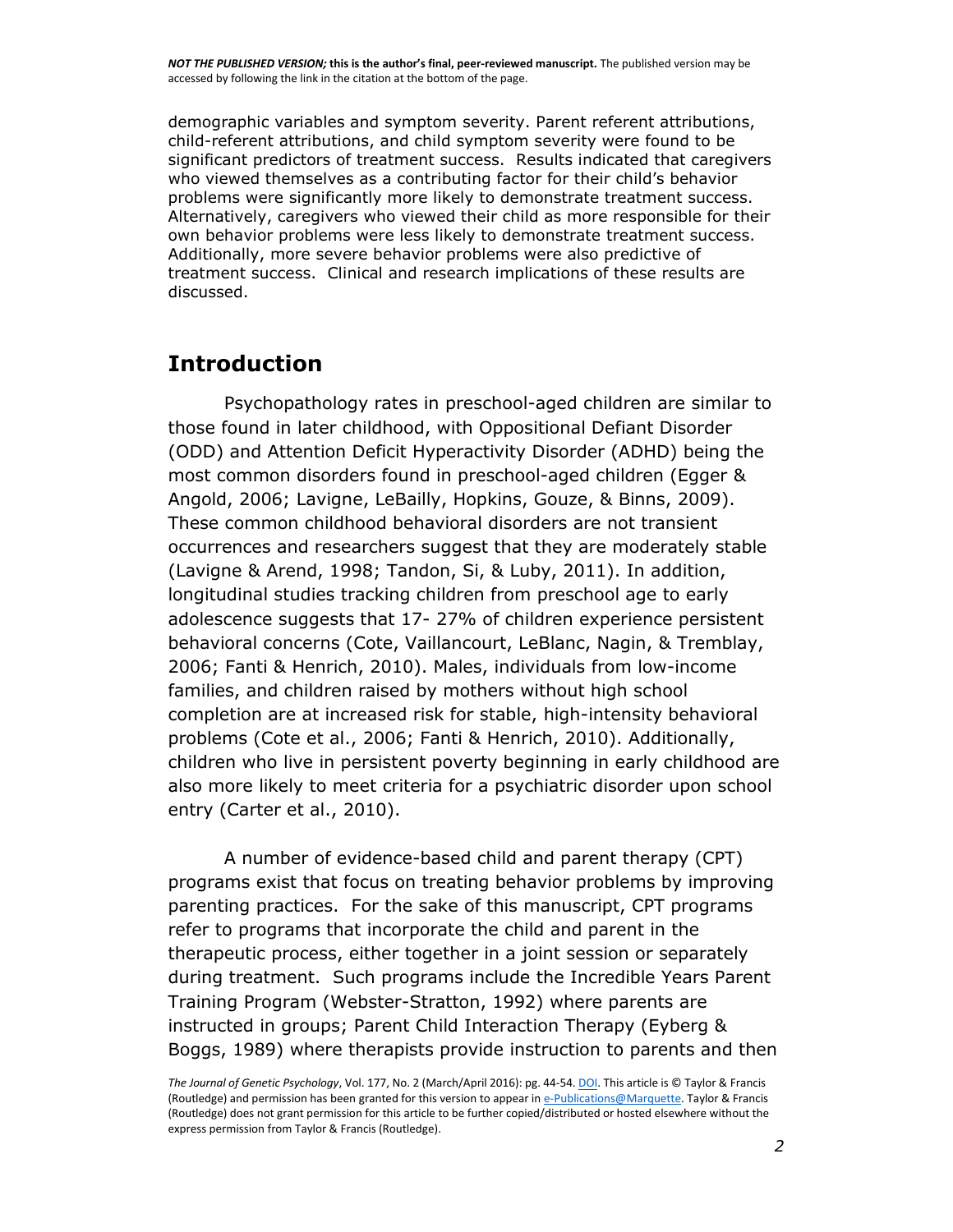have them practice new skills with their children while providing feedback through a "bug in the ear/one way mirror technology;" Triple-P Positive Parenting (Sanders, 1999), which can be delivered to groups, individuals, or in an online format;, and Early Pathways (Author citation, 2015), a home-based program for one family at a time where both the parent and child are present. The latter program also is unique in that it emphasizes families in poverty. While some of these other programs (e.g., Parent Child Interaction Therapy, Incredible Years Parent Training Program, and Early Pathways) have been used with low-income populations (e.g., Fernandez, Butler, & Eyberg, 2011; Harris, Fox, & Love, 2015; Reid, Webster-Stratton, & Beauchaine, 2001), that has not been their primary population of interest. When CPT programs do work with low-income populations, premature termination from treatment continues to be a problem with approximately 50-60% rates of non-completion reported in these studies, with dropout typically being operationalized as lack of posttest measures.

Because of the high dropout rates, it is important to look at what factors predict treatment success so these factors could be considered and possibly addressed as a part of comprehensive treatment program. Parental attributions, in particular, are thought to play an important role in treatment participation (Corcoran & Ivery, 2004; Peters, Calam, & Harrington, 2005) and the overall quality of the parent-child relationship (Leung & Slep, 2006; Snyder, Cramer, Afrank, & Patterson, 2005; Sturge-Apple, Suor, & Skibo, 2014; Wilson, Gardner, Burton, & Leung, 2006).

## **Attribution Theory, the Parent-Child Relationship, and Parent and Child Therapy**

Attribution theory was originally developed by Fritz Heider in the 1950s (Heider, 1958) and sought to explain how people form explanations for the causes of social behavior. Attribution theory can be classified into one of two categories: causal attributions and responsibility attributions. Causal attributions refer to explanations for the occurrence of an event and consist of four dimensions: locus (internal vs. external), stability (stable vs. unstable), controllability

*The Journal of Genetic Psychology*, Vol. 177, No. 2 (March/April 2016): pg. 44-54[. DOI.](http://dx.doi.org/10.1080/00221325.2016.1147415) This article is © Taylor & Francis (Routledge) and permission has been granted for this version to appear i[n e-Publications@Marquette.](http://epublications.marquette.edu/) Taylor & Francis (Routledge) does not grant permission for this article to be further copied/distributed or hosted elsewhere without the express permission from Taylor & Francis (Routledge).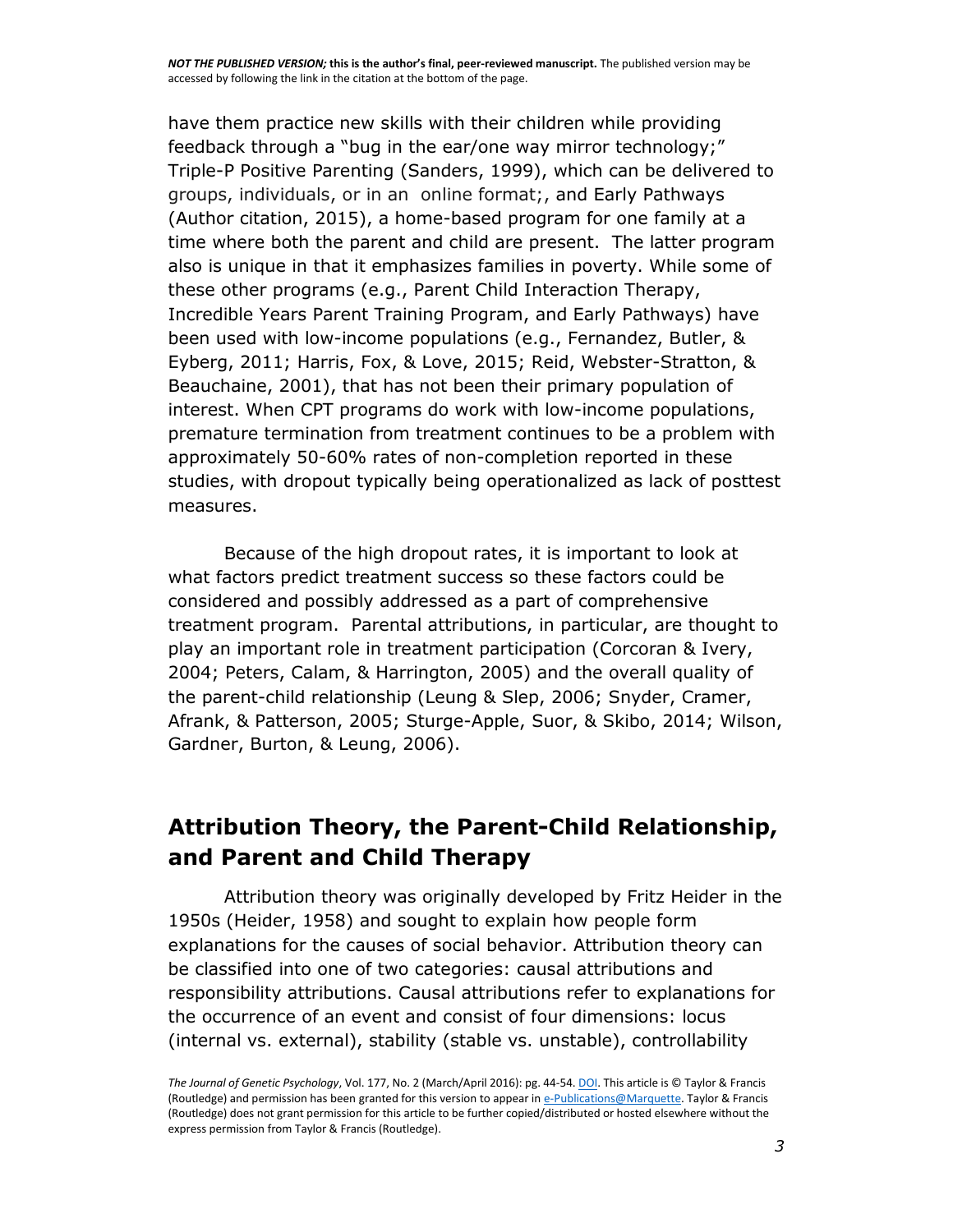(controllable vs. uncontrollable), and generality (general vs. specific; Rotter, 1966; Weiner, 1986). Responsibility attributions do not explain why an event occurred, but rather, who should be held accountable for causing the event. It consists of three dimensions: intent (accidental vs. purposeful), motivation (the reason for action), and justifiability (whether the actions are proved reasonable by the mitigating circumstances; Snarr, Slep, & Grande, 2009).

Within the parenting literature, responsibility attributions are typically called child-referent attributions (e.g., the parent perceives the child's disposition, judgment, or ability as being responsible for their behavior) and causal attributions are typically referred to as parent-referent attributions (e.g., the parent perceives their skill and competence as the cause of the child's behaviors). Child-referent attributions and parent-referent attributions can be either beneficial or detrimental to the parent-child relationship. Most parents attribute their child's prosocial behaviors to stable, dispositional traits within the child and view negative behaviors as temporary and situational (Corcoran & Ivery, 2004). When a parent experiences a positive childreferent attribution (e.g., they perceive their child's compliance as a result of the child's good temperament and intelligence), it reinforces their own positive parent-referent attributions (e.g., they perceive themselves as a skilled and competent parent because they are able to facilitate the development of compliance in their child). Thus, the parent typically responds to their child in a manner that is positive and rewarding, in essence reinforcing both parties' attributions and behaviors. However, research has revealed that a negative attributional shift occurs in parents of children with behavior problems where they tend to attribute the cause of their child's negative to dispositional traits within the child (Corcoran & Ivery, 2004; Sturge-Apple et al., 2014).

A growing body of research indicates a strong relationship between attributional style and a negative caregiver-child relationship (Leung & Slep, 2006; Snyder et al., 2005; Sturge-Apple et al., 2014; Wilson et al., 2006). Negative child-referent attributions have been linked to more severe or punitive discipline strategies (Leung & Slep, 2006; Sturge-Apple et al., 2014) and conduct problems in young children at home and in school (Wilson et al., 2006; Snyder et al., 2005). More specifically, parents that attribute their child's behaviors

*The Journal of Genetic Psychology*, Vol. 177, No. 2 (March/April 2016): pg. 44-54[. DOI.](http://dx.doi.org/10.1080/00221325.2016.1147415) This article is © Taylor & Francis (Routledge) and permission has been granted for this version to appear i[n e-Publications@Marquette.](http://epublications.marquette.edu/) Taylor & Francis (Routledge) does not grant permission for this article to be further copied/distributed or hosted elsewhere without the express permission from Taylor & Francis (Routledge).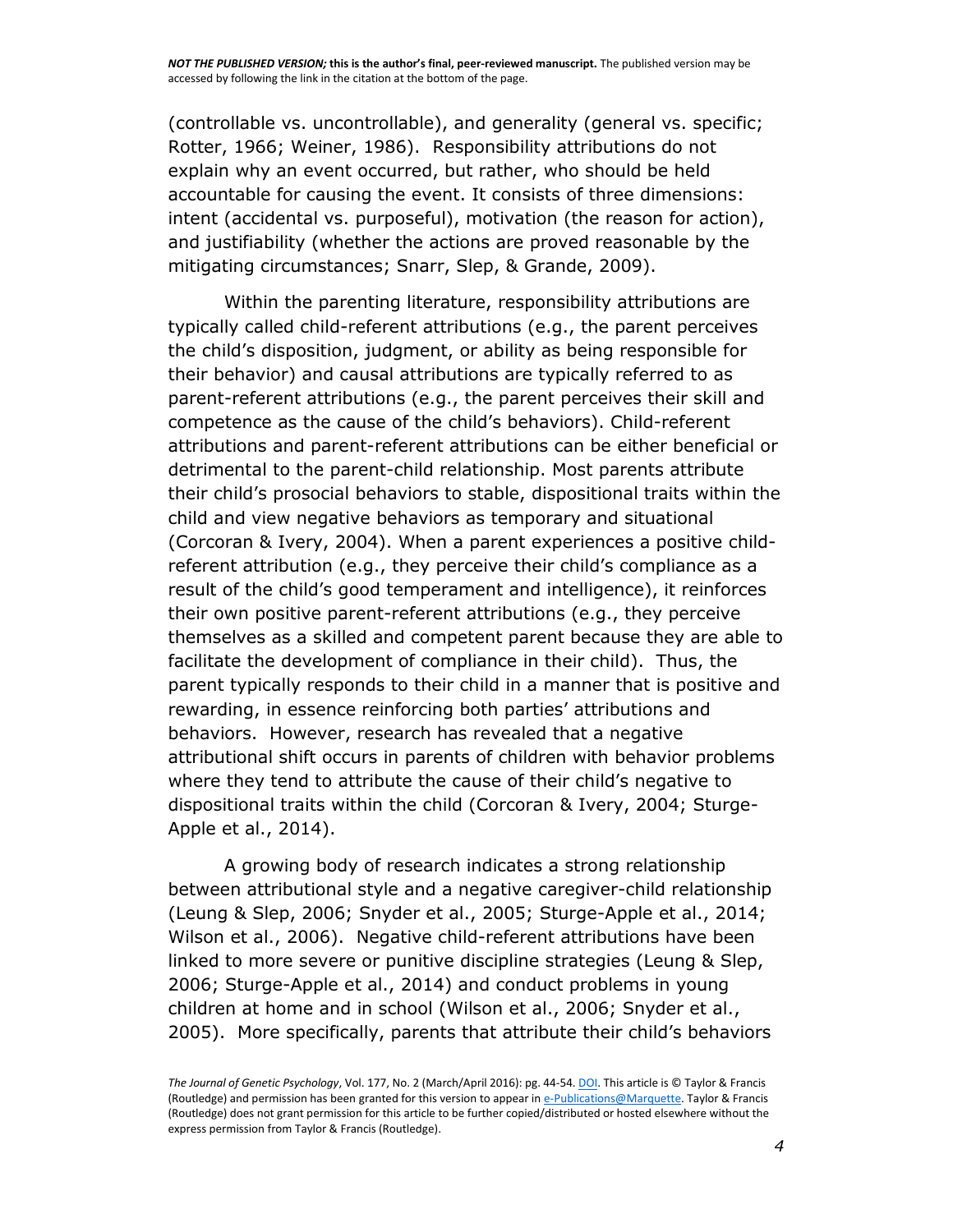as more child-referent (within the child's control and intentionally provocative) are more likely to engage in harsh discipline practices (Sturge-Apple, et al., 2014). Negative parent-referent attributions have been linked to unsatisfying parenting experiences (Hageskull, Bohlin, & Hammarberg, 2001), childhood behavior problems (Hageskull et al., 2001; Johnston, Hommersen, Seipp, 2009), and more authoritarian or permissive styles of parenting (Leung & Slep, 2006).

Parental attributions have also been posited to play an important role in treatment attendance and early treatment success (Corcoran & Ivery, 2004; Peters et al., 2005). This relationship may be particularly salient for CPT programs as the focus is on modifying the parenting practices of caregivers to change the behavior of their children, in essence, assigning some responsibility and causality to the parent. Thus, if parents attribute the child's behavior to child-referent attributions as opposed to parent–referent attributions they may be more likely to discontinue services that they perceive as incongruent with this belief. In fact, parents with more internal parent-referent attributional styles (i.e., they view their lack of parenting skills as the cause of their child's behavior problems) have been found more likely to complete treatment (Peters et al., 2005). On the opposite spectrum, higher dropout rates for parents with negative child-referent attributions have been reported (Miller & Prinz, 2003). However, questions remain about the link between attributional style and engagement in treatment as other studies have found no relationship between parent-referent attribution styles and treatment participation (Nordstrom, Dumas, & Gitter, 2008; Williford, Graves, Shelton, & Woods, 2009). Mah and Johnston's (2008) review suggested that addressing parent cognitions within the context of CPT programs may help to increase treatment effectiveness and that the mixed findings in the research may be attributed to timing in which these attribution interventions are implemented (pre, during, post treatment) and specific types of attributions (attributions for misbehavior, acceptability of CPT programs, efficacy in parenting) that are assessed. Parental attributions related to reasons for child misbehavior were targeted in this study to determine if a significant effect was found and to assess the magnitude of the effect.

*The Journal of Genetic Psychology*, Vol. 177, No. 2 (March/April 2016): pg. 44-54[. DOI.](http://dx.doi.org/10.1080/00221325.2016.1147415) This article is © Taylor & Francis (Routledge) and permission has been granted for this version to appear i[n e-Publications@Marquette.](http://epublications.marquette.edu/) Taylor & Francis (Routledge) does not grant permission for this article to be further copied/distributed or hosted elsewhere without the express permission from Taylor & Francis (Routledge).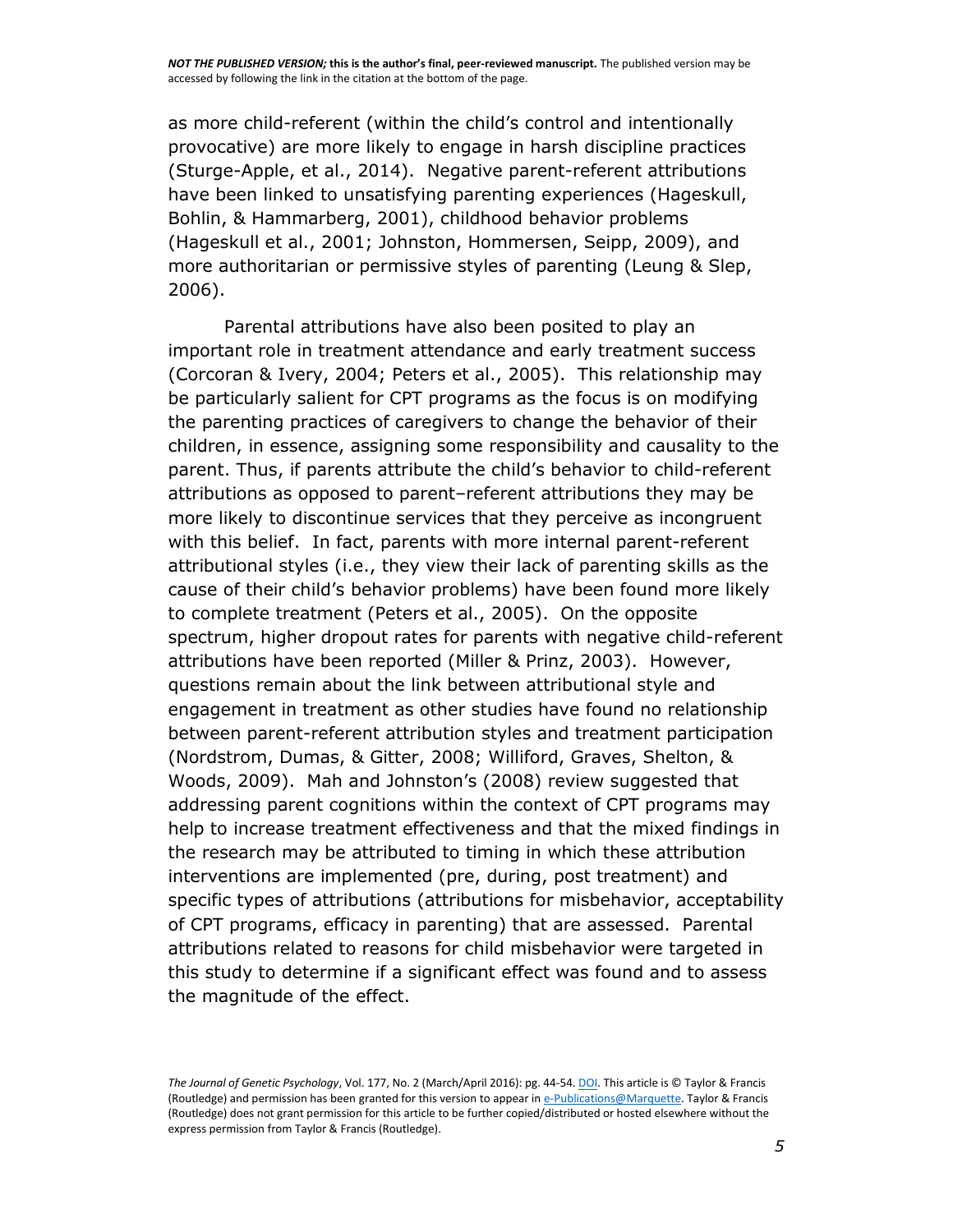There is a paucity of research regarding parent attributional styles across cultures or among families in poverty (e.g., Chavira & Lopez, 2000; McCabe, Goehring, Yeh, & Lau, 2008). Many of the empirical works examining the relationship between parental attributions and the treatment process also are conducted among populations of children age six years or older. Yet, four major CPT programs including the Incredible Years Parent Training Program (Webster-Stratton, 1992), Parent Child Interaction Therapy (Eyberg & Boggs, 1989), Triple-P Positive Parenting (Sanders, 1999) and Early Pathways (Harris, Fox, & Love, 2015) have established their effectiveness among populations of children five years of age and younger. Given the rapid cognitive, social, and emotional development that occurs in children in their early years, the difference in parenting techniques that are appropriate across that span, and the fact that parents' child-referent attributions are positively correlated with age (Wilson et al., 2006), the findings of attribution research on older children may not generalize to families of children under the age of 6 years. CPT research on children below the age of five is limited, but suggests that parental attributions may play an important role in treatment outcomes with young children (Dittman, Sanders, Farruggia, Palmer, & Keown, 2014; Whittingham, Sofronoff, Sheffield, & Sanders, 2009). These studies have examined how parent attributions have impacted treatment success in children with Autism Spectrum Disorders (Whittingham, Sofronoff, Sheffield, & Sanders, 2009) and how parent attributions have impacted treatment success with an online parenting intervention (Dittman, Sanders, Farruggia, Palmer, & Keown, 2014). It is also important to note that each study operationalized treatment success using different focuses, with Dittman et al. (2014) focusing on efficacy of parenting skills, whereas Whittingham et al. (2009) focused on attributions that parents ascribe to their children's negative behaviors. More research among families of children under the age of 6 years with diverse populations is needed to better understand how parental attributions affect treatment success.

The purpose of the current study was to explore what factors predicted treatment success in a CPT program. More specifically, the purpose was to determine if parental attributions predicted treatment success over and above demographic variables and child symptom severity. Our primary hypothesis was that parent attributions would be a significant predictor of treatment success.

*The Journal of Genetic Psychology*, Vol. 177, No. 2 (March/April 2016): pg. 44-54[. DOI.](http://dx.doi.org/10.1080/00221325.2016.1147415) This article is © Taylor & Francis (Routledge) and permission has been granted for this version to appear i[n e-Publications@Marquette.](http://epublications.marquette.edu/) Taylor & Francis (Routledge) does not grant permission for this article to be further copied/distributed or hosted elsewhere without the express permission from Taylor & Francis (Routledge).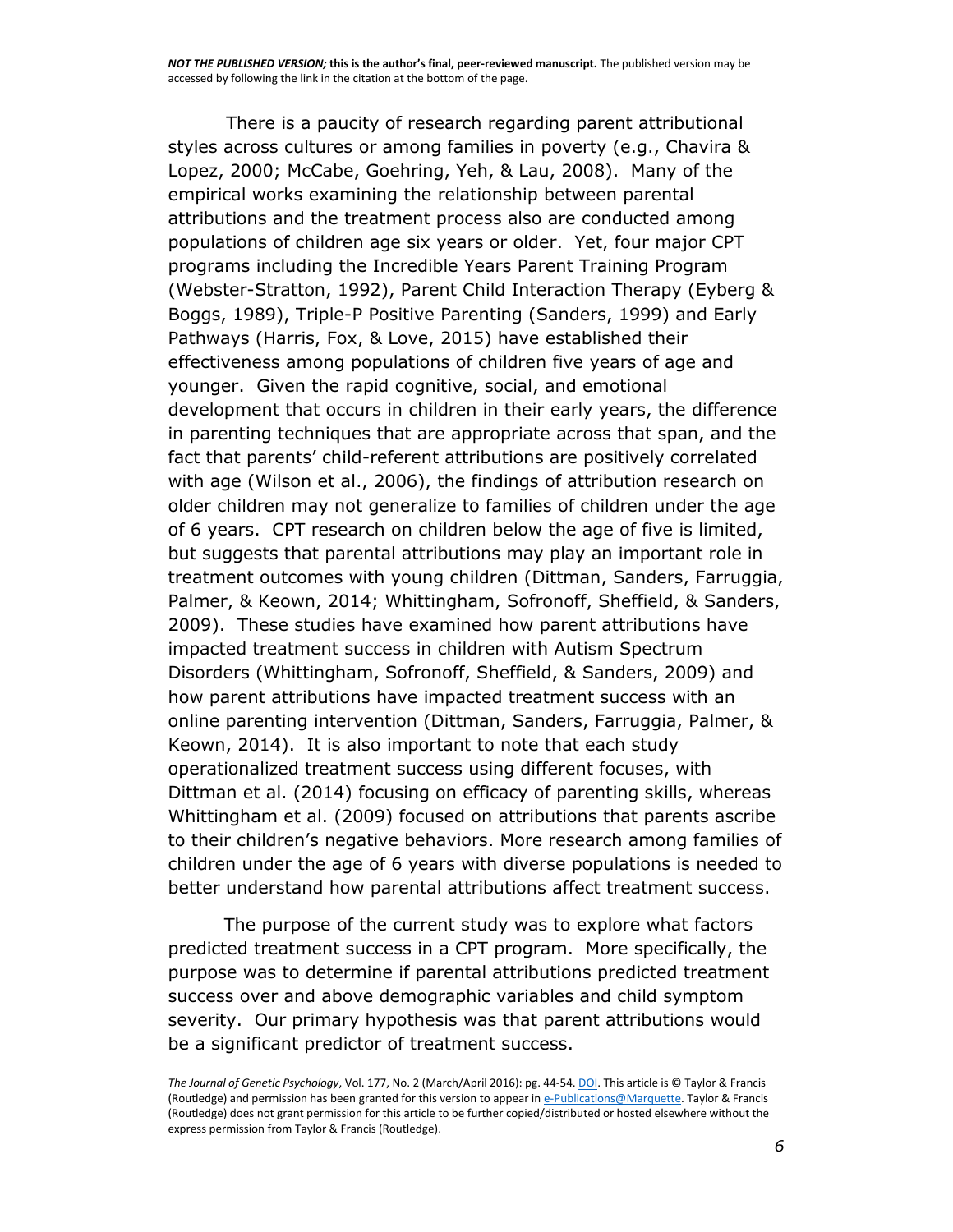## **Methods**

## *Participants*

The participants were 425 families from a large urban area in the Midwest who were consecutively referred to and completed an intake evaluation at a clinic that was specifically developed to address mental health problems in young children (Author citation, 2007). Descriptive statistics for the sample can be found in Table 1. The average age of the children was 3.20 years (*SD* = 1.03), including 65.6% boys from families most of whom received public assistance (89.1%) indicating they met the federal definition of poverty. Of the children, 56.2% were African American, 18.2% Latino, 10.8% Caucasian, and 14.8% were classified as multiracial. The majority of children met the criteria for a psychiatric diagnosis, with Oppositional Defiant Disorder being the most common (45.1%). The average age of the primary caregiver was 29.66 years (SD = 8.49). Families were referred to the clinic by parents, other caregivers, individual health care providers, and over 75 community-based agencies. Eligibility criteria for this study included: (1) the child was under 6 years of age; (2) the referral source expressed significant behavioral or emotional concerns for the child; (3) the child did not have significant physical disabilities, serious medical conditions, or severe to profound intellectual disabilities; and (4) the child's parent or guardian signed a consent form approved by authors' Institutional Research Board. If the parent or guardian declined to participate in this research project, the same treatment program was offered to the family, but their data was not included in this study.

### *EP Program*

The EP treatment program is an evidenced based CPT program. EP includes four core elements: (a) strengthening the parent-child relationship through child-led play; (b) helping parents maintain developmentally appropriate expectations for their child and learn cognitive strategies to respond calmly and thoughtfully to their child's challenging behaviors; (c) using positive reinforcement, teaching strategies, and establishing family routines to strengthen the child's pro-social behaviors; and (d) using limit-setting strategies to reduce the child's challenging behaviors, such as redirection, ignoring or timeout. The first four sessions typically focus on these psychoeducational

*The Journal of Genetic Psychology*, Vol. 177, No. 2 (March/April 2016): pg. 44-54[. DOI.](http://dx.doi.org/10.1080/00221325.2016.1147415) This article is © Taylor & Francis (Routledge) and permission has been granted for this version to appear i[n e-Publications@Marquette.](http://epublications.marquette.edu/) Taylor & Francis (Routledge) does not grant permission for this article to be further copied/distributed or hosted elsewhere without the express permission from Taylor & Francis (Routledge).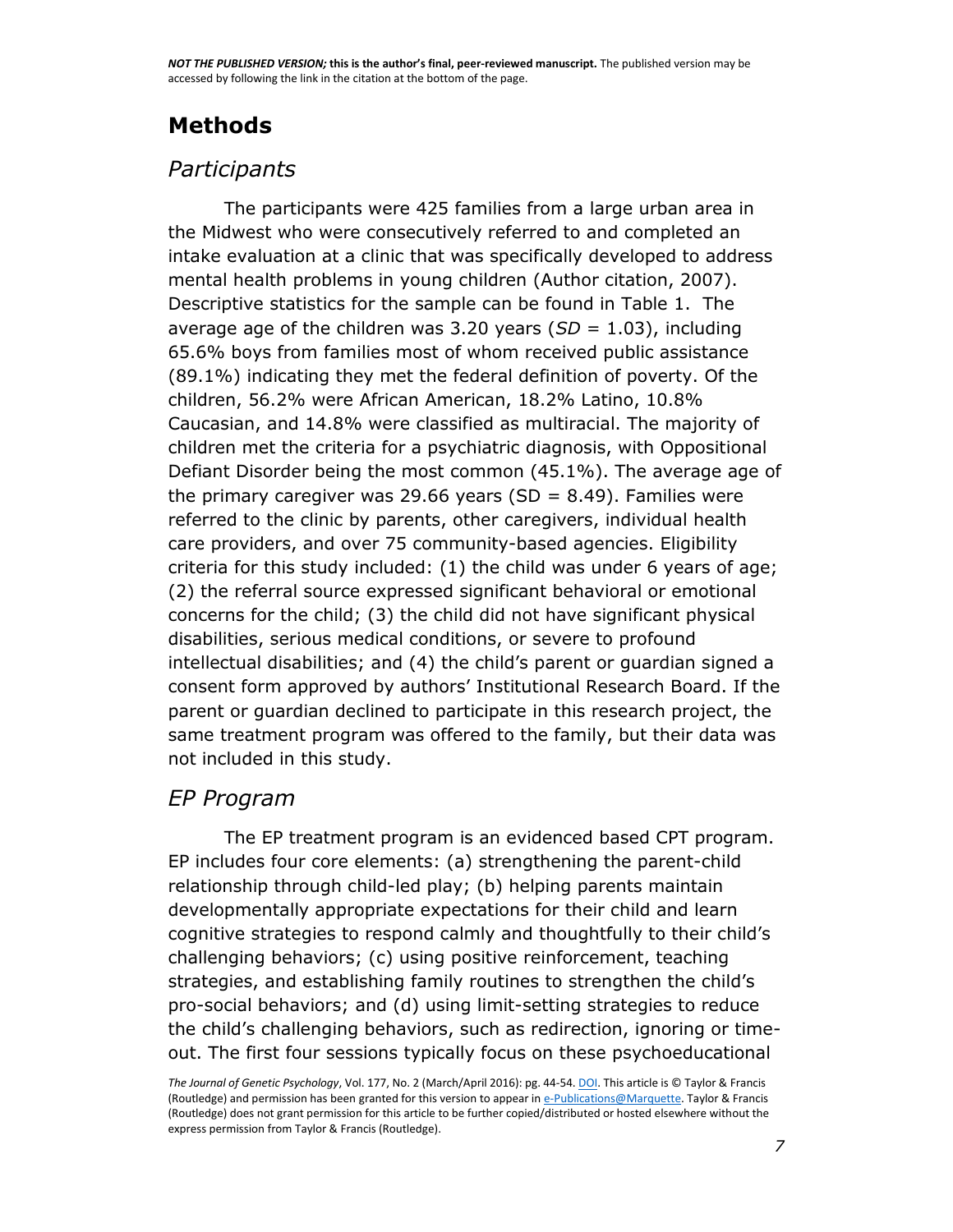components and additional sessions are designed to assist parents in implementing the concepts and strategies being taught. For example, in vivo problem-solving strategies are used in later sessions to adapt the treatment techniques to the child's home environment and instruction in skills to improve the child's listening and to create a safe and predictable home routine. Finally, strategies to manage challenging behaviors were introduced, including ignoring, redirection, limit setting, natural consequences, and time-outs; all forms of verbal and corporal punishment were strongly discouraged. Clinicians provided caregivers with behavior treatment plans with activities and a daily checklist to facilitate caregiver practice each week, which families completed and returned at the beginning of the subsequent session.

### *Measures*

**Demographic Questionnaire**. The socio-demographic questionnaire was filled out by the clinician during the intake interview in order to obtain background information about the participants.

**Early Childhood Behavior Screen (ECBS)**. The ECBS (Holtz & Fox, 2012) is a 20-item rating scale that measures the parent perceptions of their child's positive and challenging behaviors in children under the age of 6 years. The ECBS consists of two empirically-derived scales: *Pro-Social,* 10 items that assess the frequency of positive child behaviors (listening) and *Challenging*, 10 items that assess the frequency of negative child behaviors (aggression). Items are rated on a 3-point frequency scale (2 = almost always/always,  $1 =$  sometimes,  $0 =$  rarely/never). The cut off for clinical significance is dependent on age of the child and was determined by receiver operating characteristic curve analysis using a clinical and non-clinical sample of children (Author Citation, 2015). The coefficient alphas for the *Pro-Social* and *Challenging* subscales were reported as .92 and .87, respectively.

**Parent Behavior Checklist (PBC)**. The PBC (Fox, 1994) is a 32-item rating scale designed to measure the behaviors and expectations of caregivers of children younger than the age of 6 years. The PBC consists of three empirically-derived scales from a norming sample of over 1,000 mothers from a large urban area: *Expectations*, *Discipline* (use of corporal and verbal punishment) and *Nurturing.*  Items are rated using a 4-point frequency scale (4 = *almost* 

*The Journal of Genetic Psychology*, Vol. 177, No. 2 (March/April 2016): pg. 44-54[. DOI.](http://dx.doi.org/10.1080/00221325.2016.1147415) This article is © Taylor & Francis (Routledge) and permission has been granted for this version to appear i[n e-Publications@Marquette.](http://epublications.marquette.edu/) Taylor & Francis (Routledge) does not grant permission for this article to be further copied/distributed or hosted elsewhere without the express permission from Taylor & Francis (Routledge).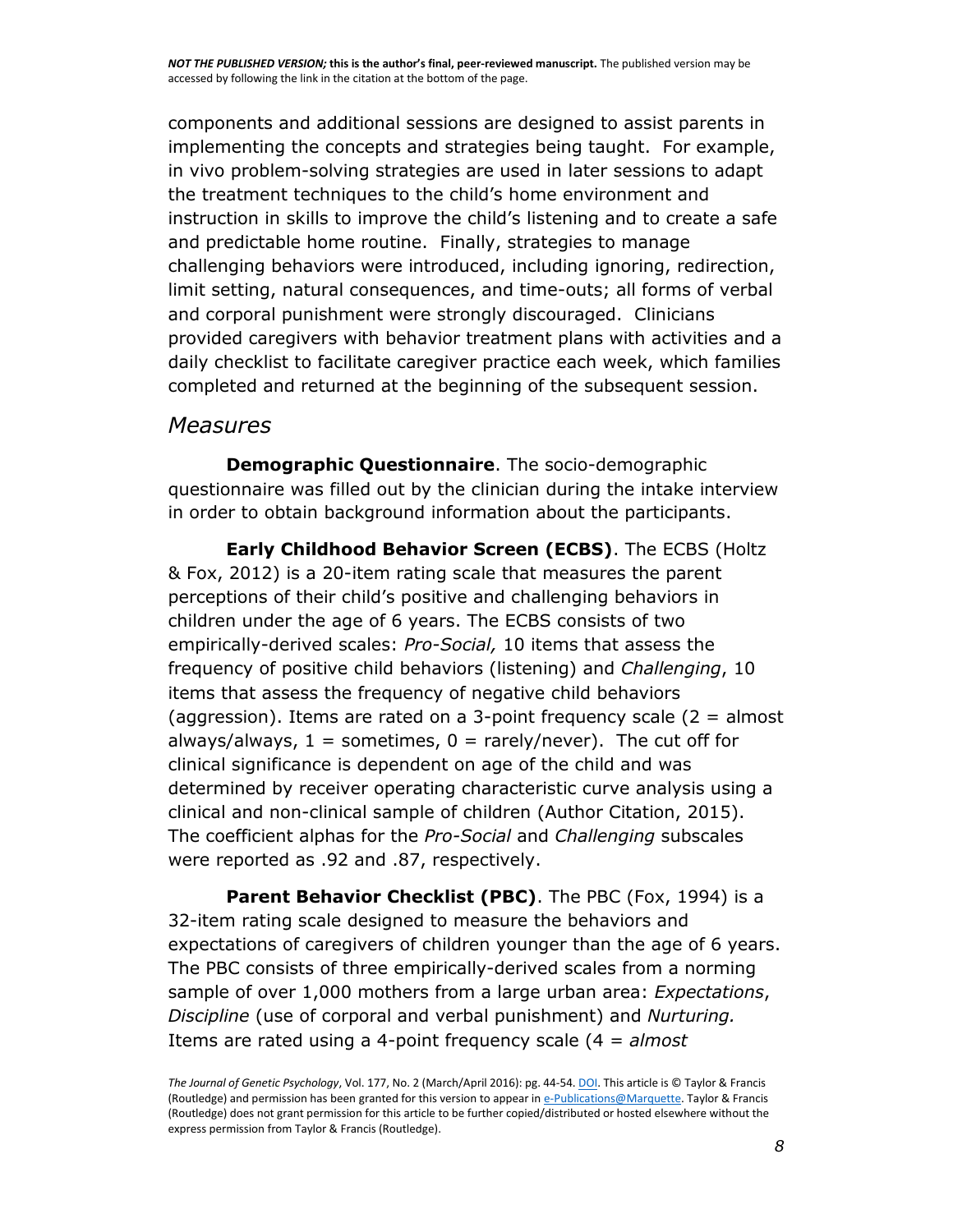*always/always,* 3 = *frequently,* 2 = *sometimes,* and 1 = *almost never/never*). Raw scores for each of the subscales are converted into standardized T-scores. An example item for the expectation scale is, "My child should be quiet when I am on the phone." An example item for the discipline scale is, "I yell at my child for whining". An example item for the nurturing scale is, "My child and I play together on the floor". The following coefficient alphas were reported for the PBC: Expectations = .97, Discipline = .91, and Nurturing = .82. Test-retest reliabilities for each of the three subscales were: Expectations = .98, Discipline = .87, and Nurturing = .81.

**Parent Cognition Scale - Adapted (PCS-A)**. The PCS-A is an adapted version of the Parent Cognition Scale (Snarr et al., 2009); a 30-item measure that assesses the degree to which caregivers endorse dysfunctional child-referent and parent-referent attributions to explain their young child's challenging behavior. The original Parent Cognition Scale (PCS) was normed on 453 families of children age 3 to 7 years (*M* = 5.44 years), 18% of whom were identified as having externalizing behavior problems. The PCS consists of two empiricallyderived subscales: *Child-Referent,* 14 items that assess how frequently the caregiver makes child-referent responsibility attributions to explain their child's negative behaviors (e.g., "My child won't listen, My child thinks that he/she is the boss; My child is headstrong") and *Parent-Referent,* 16 items that assess how frequently the caregiver makes parent-referent causal attributions to explain their child's negative behaviors (e.g., "I'm not structured enough with my child; I don't give my child enough attention; It's hard for me to set limits"). In other words, higher scores on the *Parent-Referent* subscale indicates that parents hold themselves responsible for their child's behaviors, whereas higher scores on the Child-Referent subscale indicates that the parents attribute misbehavior in their child to controllable dispositional traits. Items on the PCS are rated on a 6-point frequency scale (1 = always true, 2 = frequently true, 3 = sometimes true, 4 = occasionally true,  $5 =$  rarely true,  $6 =$  never true) with a range of 0-84 on the *Child-Referent* subscale and a range of 0-96 on the *Parent-Referent* subscale. The *Child- Referent* and *Parent-Referent* subscales of the PCS report alpha coefficients of .89 and.83, respectively and test-retest reliability coefficients of .72 and .66, respectively.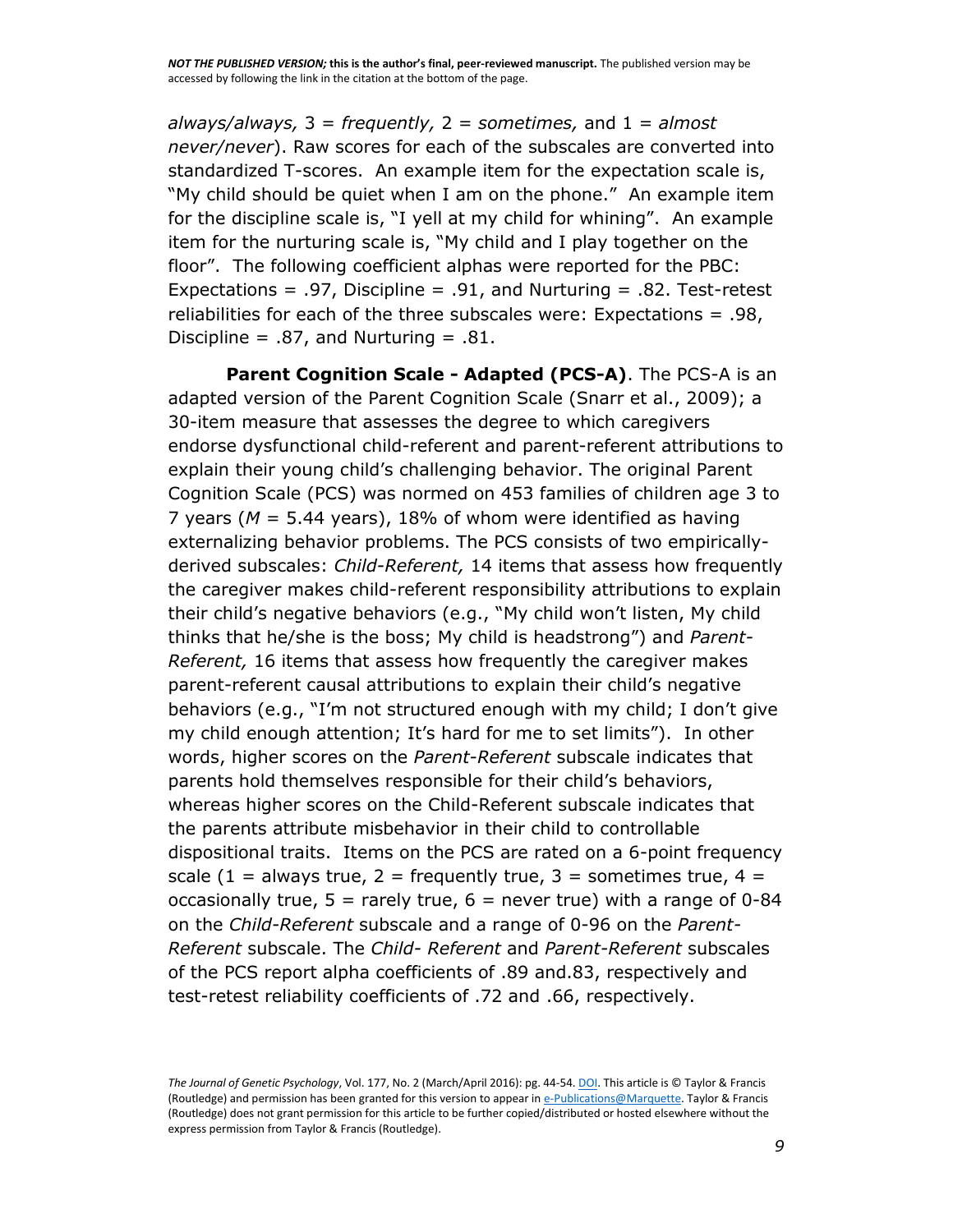The PCS-A retained the structure (i.e., child-referent and parent-referent attributions) and format (i.e., parent self-report on a frequency scale) of the PCS while making only minor modifications to simplify it for this study. First, the PCS-A was shortened to include only the 16 items from the PCS that were identified by confirmatory factor analysis as loading highly (i.e., between .55 - .80) on either one of the scales two factors (i.e., child-responsible attributions and parent-causal attribution), did not cross-load on the other factor, and did not have sizable or persistent residual covariances with items from the other factor (Snarr et al., 2009). Of these 16 items on the PCS-A, nine made up the *Child-Referent* subscale and seven make up the *Parent-Referent* subscale. Second, the response set on the PCS-A was shortened from a 6-point frequency scale to a 4-point frequency scale  $(1 =$  almost always the reason, 2 = frequently the reason, 3 = sometimes the reason,  $4 =$  almost never the reason) to simplify the response-selection process to accommodate a less-educated participant sample. Based on the present sample, the *Child-Referent*  and *Parent-Referent* subscales of the PCS-A had alpha coefficients of .83 and .80 respectively.

## **Procedures**

Parents referred for this study provided consent at the initial intake interview for themselves and their children to participate. After parents consented to participate, the intake evaluation was completed which included the collection of the study's pretest measures. When a formal termination session was scheduled, the posttest measures included the ECBS, the PBC, and the PCS-A. Operationalization of treatment success should consider current research, demographic and contextual variables of the target sample, and provide adequate detail for replication and comparison across studies. Arbitrarily using completion of a post-treatment session may not capture clients who made significant change but chose to discontinue services after the change was obtained, which is a stance supported by the dose-effect literature (see Barkham et al., 2006 for a full discussion). Families with low socioeconomic status (SES) often drop out of CPT treatment due to several contextual factors, and as a result, many families who may be successful in treatment are lost to attrition because they lack a formal post-test (Author Citation, 2009). A reliable change index (RCI; Jacobson & Truax, 1991) of the primary outcome measure has

*The Journal of Genetic Psychology*, Vol. 177, No. 2 (March/April 2016): pg. 44-54[. DOI.](http://dx.doi.org/10.1080/00221325.2016.1147415) This article is © Taylor & Francis (Routledge) and permission has been granted for this version to appear i[n e-Publications@Marquette.](http://epublications.marquette.edu/) Taylor & Francis (Routledge) does not grant permission for this article to be further copied/distributed or hosted elsewhere without the express permission from Taylor & Francis (Routledge).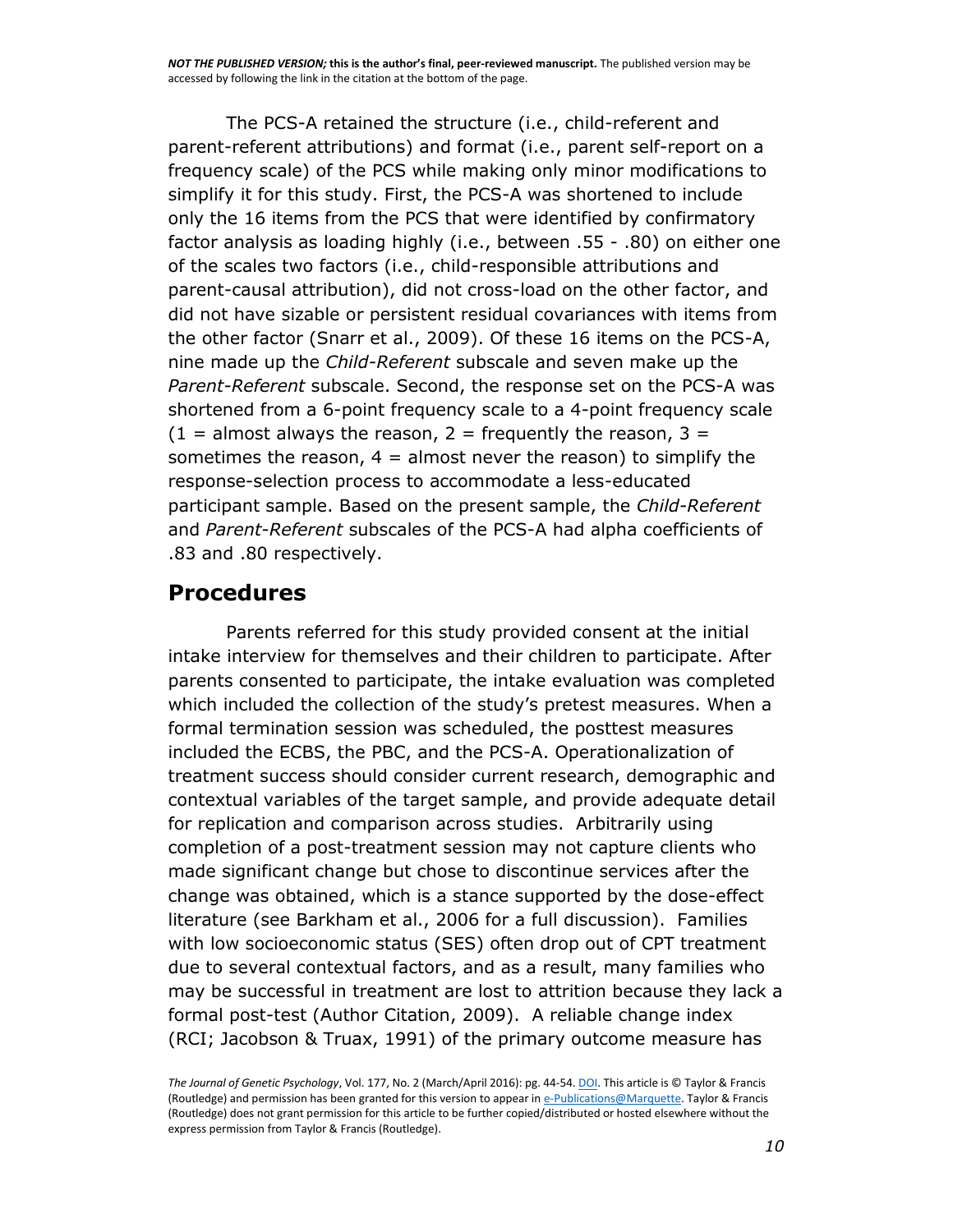been recommended to supplement the treatment duration component (Swift, Callahan, & Levine, 2009). This involves administering the primary outcome measure at every session in order to obtain comparison data and offers a logically valid and reliable measure of client improvement during treatment (Swift et al., 2009). The RCI is more conservative than using change score alone as the outcome, as it accounts statistically for chance and helps to provide an index of clinical significance as opposed to statistical significance alone (refer to Zahra & Hedge, 2010 for a full discussion).

Following the recommendations for best practice by Swift et al. (2009), a multi-method approach was used to operationalize the construct of treatment success. Under this definition, participants needed to meet two criteria in order to be considered to have treatment success: 1) the child must demonstrate reliable change calculated according to the Jacobson and Traux's (1991) reliable change method on the ECBS Challenging scale from their pretest score to their last obtained score; 2) the child and caregiver must attend three or more treatment sessions after the initial intake assessment. In the sample 45.5% of participants met the RCI criteria by the third treatment session and 60.2% of the participants met the treatment duration criteria. Using treatment duration and RCI criteria, 40.5% of the participants met the requirements for the outcome measure of treatment success. Table 2 displays the demographics of the groups that met criteria for early treatment success and those who did not meet early treatment success criteria. The average number of session attended for the early treatment success group was 8.78 (*SD* = 3.79), and the average number of sessions attended for those who did not meet early treatment success criteria was 4.18 (*SD* = 3.22).

## **Results**

A hierarchical logistic regression was conducted to assess if PCS variables predicted treatment success over and above demographic variables and symptom severity. Demographic variables including child age, child race, child's gender, family income, and parent use of corporal punishment were controlled for in the first step. These variables were entered into the first step as they can be conceptualized as part of the child's background. Additionally, since the relationship between corporal punishment and parental attributions is well established, it was important to control for to prevent potential

*The Journal of Genetic Psychology*, Vol. 177, No. 2 (March/April 2016): pg. 44-54[. DOI.](http://dx.doi.org/10.1080/00221325.2016.1147415) This article is © Taylor & Francis (Routledge) and permission has been granted for this version to appear i[n e-Publications@Marquette.](http://epublications.marquette.edu/) Taylor & Francis (Routledge) does not grant permission for this article to be further copied/distributed or hosted elsewhere without the express permission from Taylor & Francis (Routledge).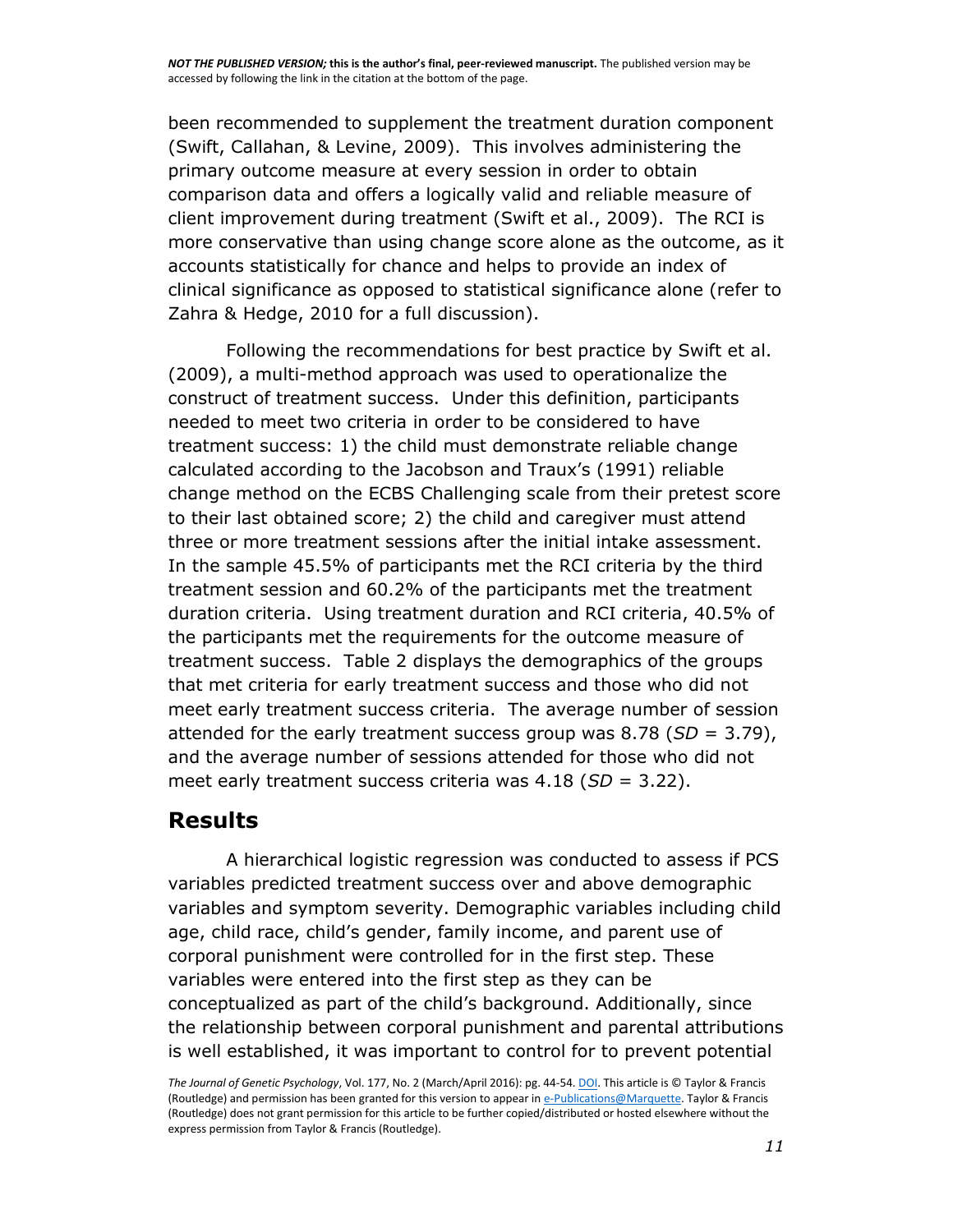confounding of the relationship between parental attributions and early treatment success. Child symptom severity based on the ECBS Challenging scale score was entered on the second block of the regression, and both scales of the PCS were entered on the third block of the regression. These were entered to see if their inclusion added prediction over and above the demographic variables. The correlations among continuous variables can be found in Table 3. The overall model summary results for each block of the hierarchical logistic regression are included in Table 4.

The model containing all of the predictors in block 1 was not found to be statistically significant  $(\chi^2 \mid 7, N = 387] = 2.83, p > .05$ , indicating that the model was unable to distinguish between participants who were successful in treatment and those who were unsuccessful. The block 1 model, as a whole, explained between 0.70% (Cox and Snell R square) and 1.0% (Nagelkerke R Square) of the null deviance in treatment success. As shown in Table 5, none of the predictor variables made a statistically significant contribution to the model.

The model containing all of the predictors in block 2 was statistically significant  $(\chi^2$  [8, N = 387] = 24.47, p < .01), indicating that the model was able to distinguish between participants who were successful in treatment and those who were unsuccessful. The model as a whole explained between 6.10% (Cox and Snell R square) and 8.60% (Nagelkerke R Square) of the null deviance in treatment success. As shown in Table 5, child symptom severity was a significant predictor.

The full model containing all of the predictors was statistically significant  $(\chi^2$  [10, N = 387] = 38.10, p < .001), indicating that the model was able to distinguish between participants who were successful in treatment and those who were unsuccessful. The model, as a whole, explained between 9.40% (Cox and Snell R square) and 13.20% (Nagelkerke R Square) of the null deviance in treatment success and correctly classified 69.50% of cases. As shown in Table 5, three of the independent variables made a unique statistically significant contribution to the full model (child symptom severity, parent-referent attributions, and child-referent attributions).

*The Journal of Genetic Psychology*, Vol. 177, No. 2 (March/April 2016): pg. 44-54[. DOI.](http://dx.doi.org/10.1080/00221325.2016.1147415) This article is © Taylor & Francis (Routledge) and permission has been granted for this version to appear i[n e-Publications@Marquette.](http://epublications.marquette.edu/) Taylor & Francis (Routledge) does not grant permission for this article to be further copied/distributed or hosted elsewhere without the express permission from Taylor & Francis (Routledge).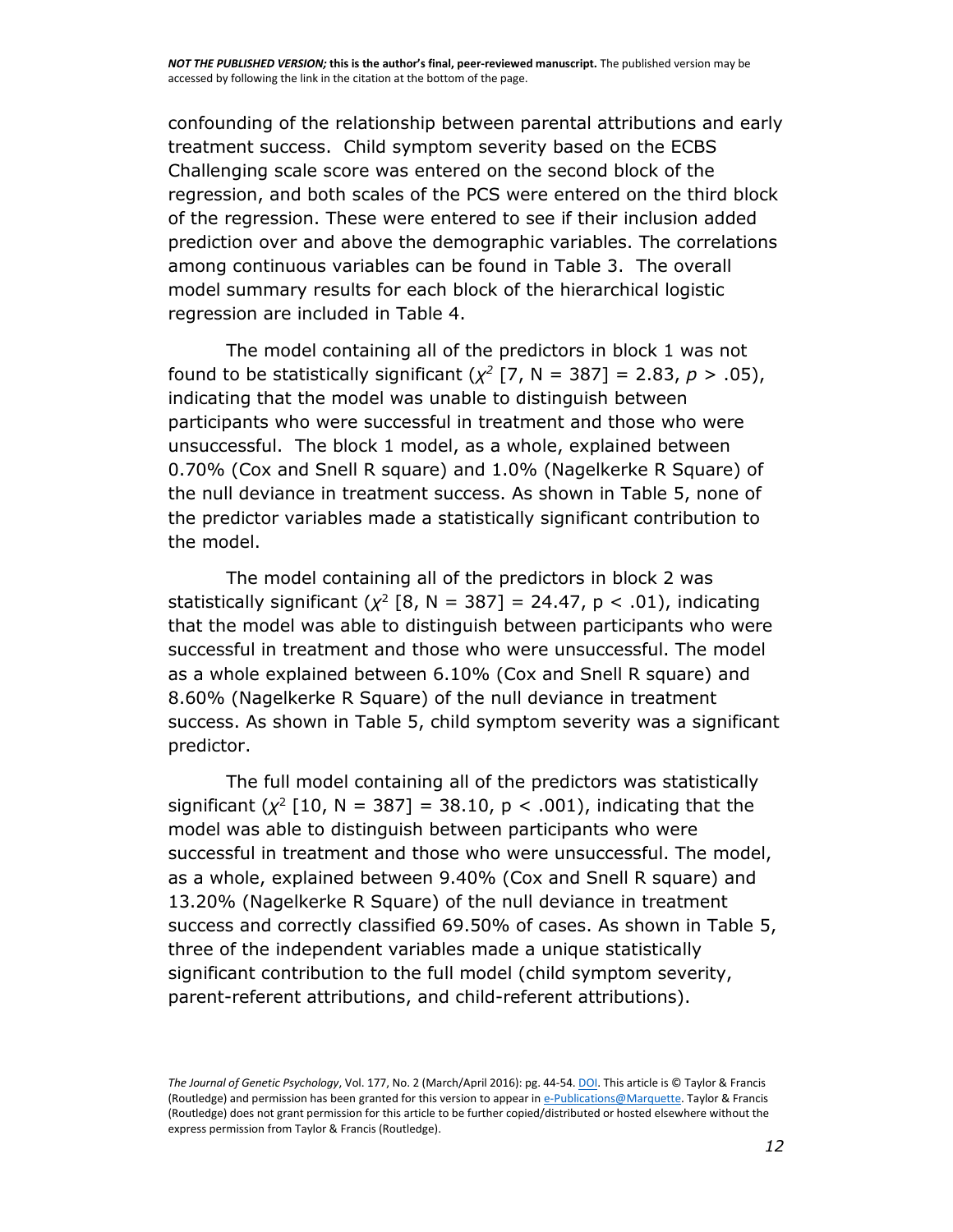## **Discussion**

The current study sought to continue previous efforts to disentangle the multitude of potential factors related to early treatment termination in child and parent therapy programs (Nock & Ferriter, 2005) by studying one variable, namely parent attributions, in a relatively large diverse sample of very young children living in poverty. A hierarchical logistic regression analysis, which controlled for demographic variables, revealed that variables such as child age, child race, child's gender, family income, and parent use of corporal punishment were not significant predictors of treatment success. However, child symptom severity, child-referent attributions, and parent referent attributions were all found to be significantly predictive of treatment success, with child symptom severity and child referent attributions being negatively related to early treatment success and parent referent attributions being positively related to early treatment success. In other words, caregivers who at intake viewed themselves as the cause of their child's negative behaviors, as reflected by higher scores on the PCS-A were significantly more likely to be classified as meeting early treatment success criteria. Caregivers who at intake viewed their child as more responsible for their own behavior problems were significantly more likely to be classified as not attaining early treatment success criteria, which required that they meet the criteria for the RCI index using an assessment measure of the child's challenging behavior (the EBCS –Challenging scale) and attend at least three sessions. This suggests that interventions targeted at helping parents to acknowledge ways in which their own behaviors and parenting style maybe influencing the behaviors of their children may be linked with a reduction of challenging behaviors and increase the likelihood of continuing to attend treatment.

Results of the non-significance of demographic variables in treatment success are consistent with the current body of literature (Boggs et al., 2004; Fox & Holtz, 2009; Marcynyszyn, Maher, & Corwin, 2011; McCabe & Yeh, 2009; Sanders & McFarland, 2000; Werba, Eyberg, Boggs, & Algina, 2006). Consequently, this demographic information that is normally collected during the first intake session, is unlikely to be helpful in determining whether or not a family will persevere through the treatment program. The results also indicated that parents who viewed their children's behaviors as more

*The Journal of Genetic Psychology*, Vol. 177, No. 2 (March/April 2016): pg. 44-54[. DOI.](http://dx.doi.org/10.1080/00221325.2016.1147415) This article is © Taylor & Francis (Routledge) and permission has been granted for this version to appear i[n e-Publications@Marquette.](http://epublications.marquette.edu/) Taylor & Francis (Routledge) does not grant permission for this article to be further copied/distributed or hosted elsewhere without the express permission from Taylor & Francis (Routledge).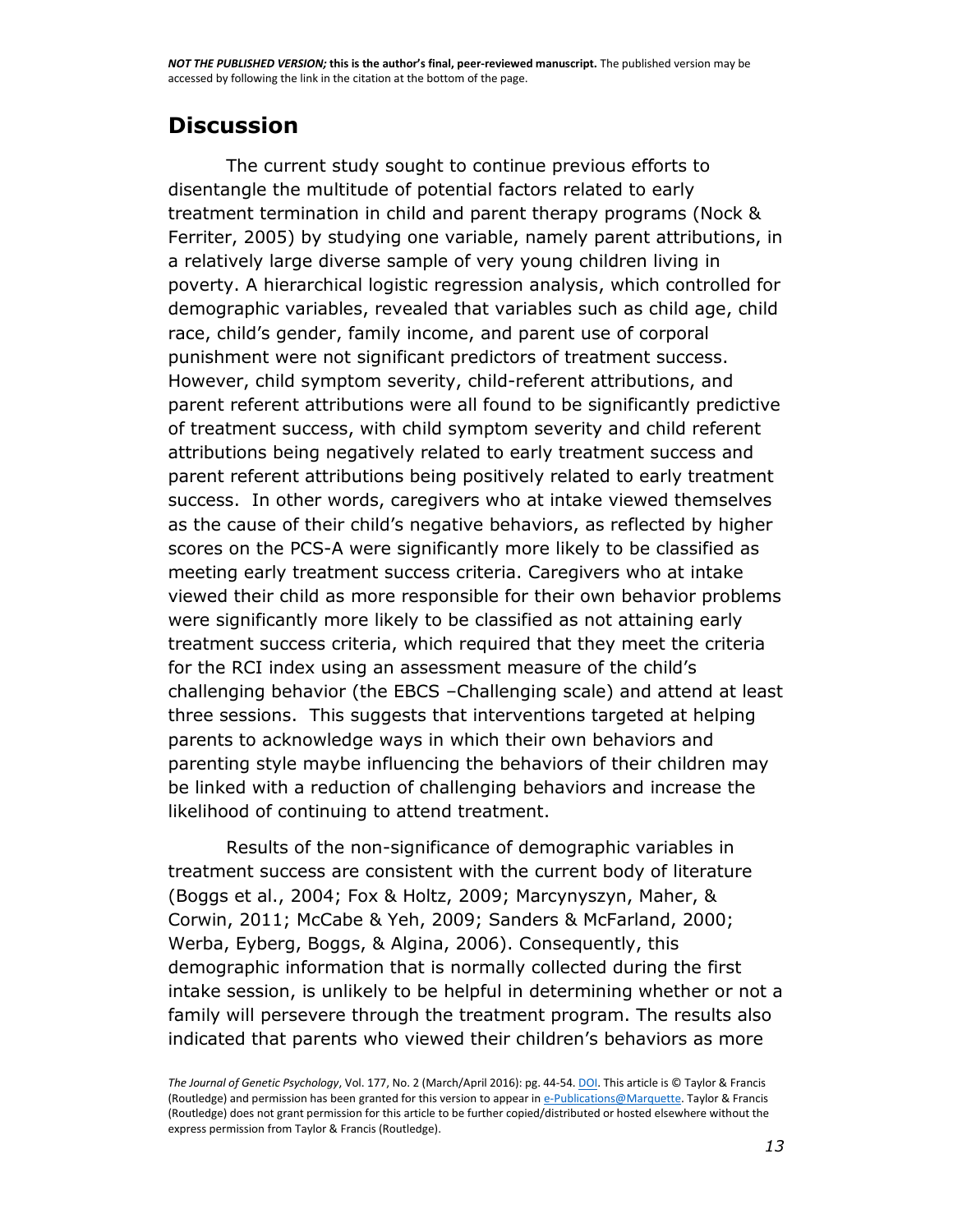problematic at pretest were significantly more likely to be successful in treatment when controlling for other factors in the model. This finding may be that these parents of children are in greater distress because their child's behavior and as a result, are more motivated to participate in evidence-based programs that may reduce these behavior problems.

Results from parent-referent and child-referent attributions are in line with previous research findings (Miller & Prinz, 2003; Peters et al., 2005; Whittingham, Sofronoff, Sheffield, & Sanders, 2009), suggesting that previous findings may have some generalizability in predominantly low-income minority families of very young children. Parents that viewed their current parenting skills as a contributing factor to their child's behavior problems were more likely to meet treatment success criteria. Alternatively, parents that viewed their child's behavior as within the child's control and intentionally provocative were less likely to complete the treatment program. This finding may be related to parental beliefs that because the problem lies within the child (i.e., as opposed to the parent), treatment should target the child exclusively (e.g., play therapy).

## **Implications and Limitations**

The finding that parental beliefs regarding the origins of their child's behavior problems affect their participation in treatment programs is important. Clinicians may spend significant time and effort in implementing CPT programs with these families without success. Consequently, clinicians who encounter these families, may find their time better spent discussing parental attribution beliefs rather than starting an evidence-based CPT programs. Moreover, failure to address this potentially significant barrier to treatment, may result in early treatment termination and most importantly, allow the young child's behavior problems to worsen and become more intractable over time.

However, prior to assuming that parent attributions may be one of several variables that cause early treatment termination, more research is needed. Without a randomized controlled trial (RCT), causal attributions on the effect of parental attributions' role on early treatment success cannot be made and findings should be interpreted in light of this limitation. A RCT with the experimental group receiving attribution retraining prior to CPT treatment would strengthen the

*The Journal of Genetic Psychology*, Vol. 177, No. 2 (March/April 2016): pg. 44-54[. DOI.](http://dx.doi.org/10.1080/00221325.2016.1147415) This article is © Taylor & Francis (Routledge) and permission has been granted for this version to appear i[n e-Publications@Marquette.](http://epublications.marquette.edu/) Taylor & Francis (Routledge) does not grant permission for this article to be further copied/distributed or hosted elsewhere without the express permission from Taylor & Francis (Routledge).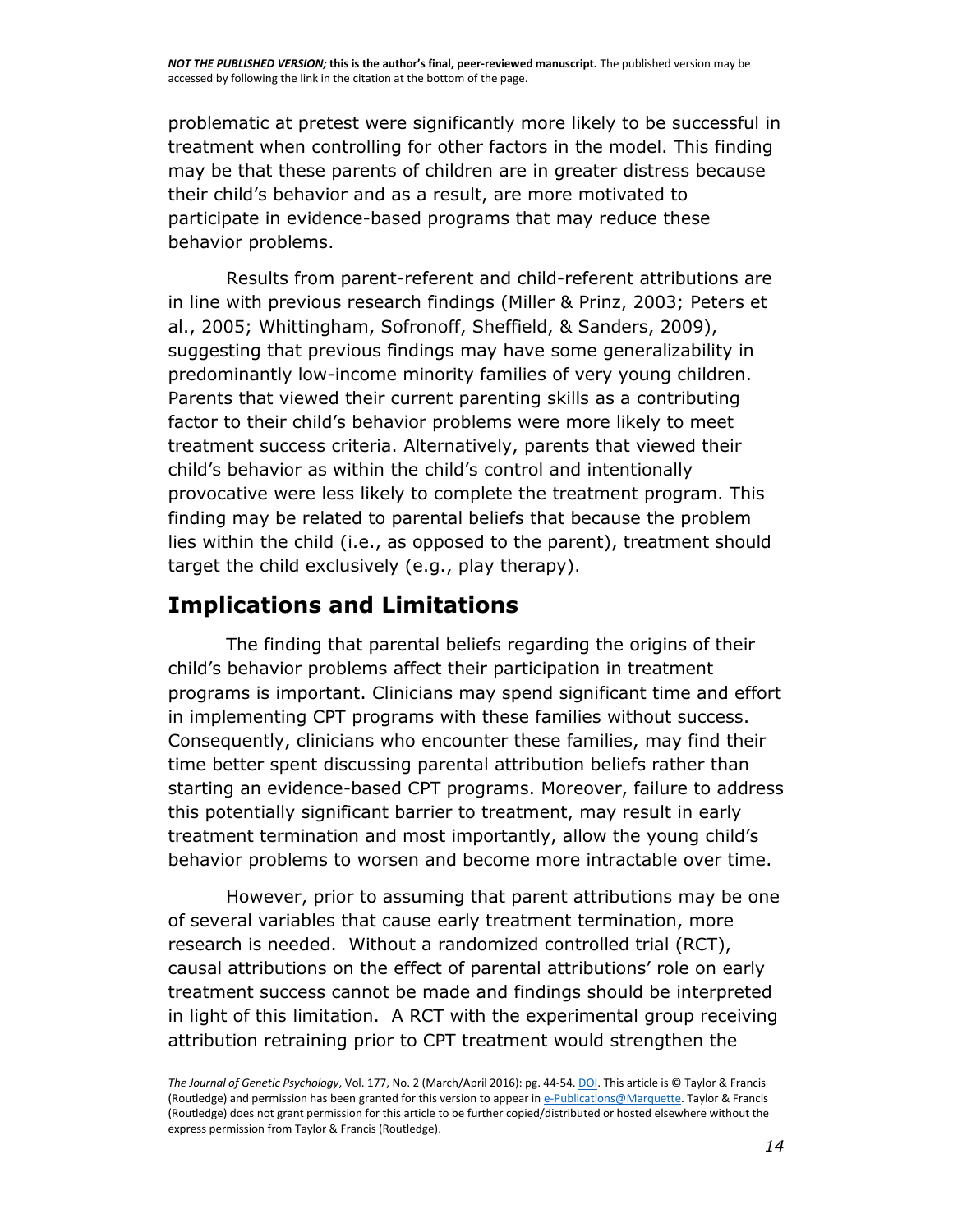argument that families may require pre-treatment services to better prepare them to be successful in evidence-based CPT programs. Questions surrounding when these attributions should be addressed during treatment (pre, during, or post) and what attributions should be targeted (responsibility for child misbehavior, acceptability of CPT programs) also remain (Mah & Johnston, 2008), and should be considered in future research.

#### **Acknowledgements**

This research was supported in part by grants from Aurora Health Care Better Together Fund, Charles D. Jacobus Family Foundation, Exchange Clubs of Greater Milwaukee Charitable Foundation, Greater Milwaukee Foundation, Helen Bader Foundation, Hearst Foundation, Roger and Cindy Schaus Family, United Way and the Zilber Family Foundation.

Correspondence concerning this article should be addressed to Robert A. Fox, Professor, Marquette University, Department of Counselor Education and Counseling Psychology, College of Education, Schroeder Complex, P. O. Box 1881, Milwaukee WI 53201-1881. E-mail: [robert.fox@marquette.edu;](mailto:robert.fox@marquette.edu) Phone: 414-288-1469.

#### **References**

- Barkham, M., Connell, J., Stiles, W. B., Miles, J. N. V., Margison, F., Evans, C., & Mellor-Clark, J. (2006). Dose-effect relations and responsive regulation of treatment duration: The good enough level. *Journal of Consulting and Clinical Psychology, 74*(1), 160-167.
- Boggs, S. R., Eyberg, S. M., Edwards, D., Rayfield, A., Jacobs, J., Bagner, D., & Hood, K. (2004). Outcomes of parent-child interaction therapy: A comparison of dropouts and treatment completers one to three years after treatment. *Child & Family Behavior Therapy*, 26(4), 1-22. doi: http://dx.doi.org/10.1300/J019v26n04\_01
- Carter, A. S., Wagmiller, R. J., Gray, S. O., McCarthy, K. J., Horwitz, S. M., & Briggs-Gowan, M. J. (2010). Prevalence of DSM-IV disorder in a representative, healthy birth cohort at school entry: Sociodemographic risks and social adaptation. *Journal of the American Academy of Child & Adolescent Psychiatry*, *49*(7), 686-698.

*The Journal of Genetic Psychology*, Vol. 177, No. 2 (March/April 2016): pg. 44-54[. DOI.](http://dx.doi.org/10.1080/00221325.2016.1147415) This article is © Taylor & Francis (Routledge) and permission has been granted for this version to appear i[n e-Publications@Marquette.](http://epublications.marquette.edu/) Taylor & Francis (Routledge) does not grant permission for this article to be further copied/distributed or hosted elsewhere without the express permission from Taylor & Francis (Routledge).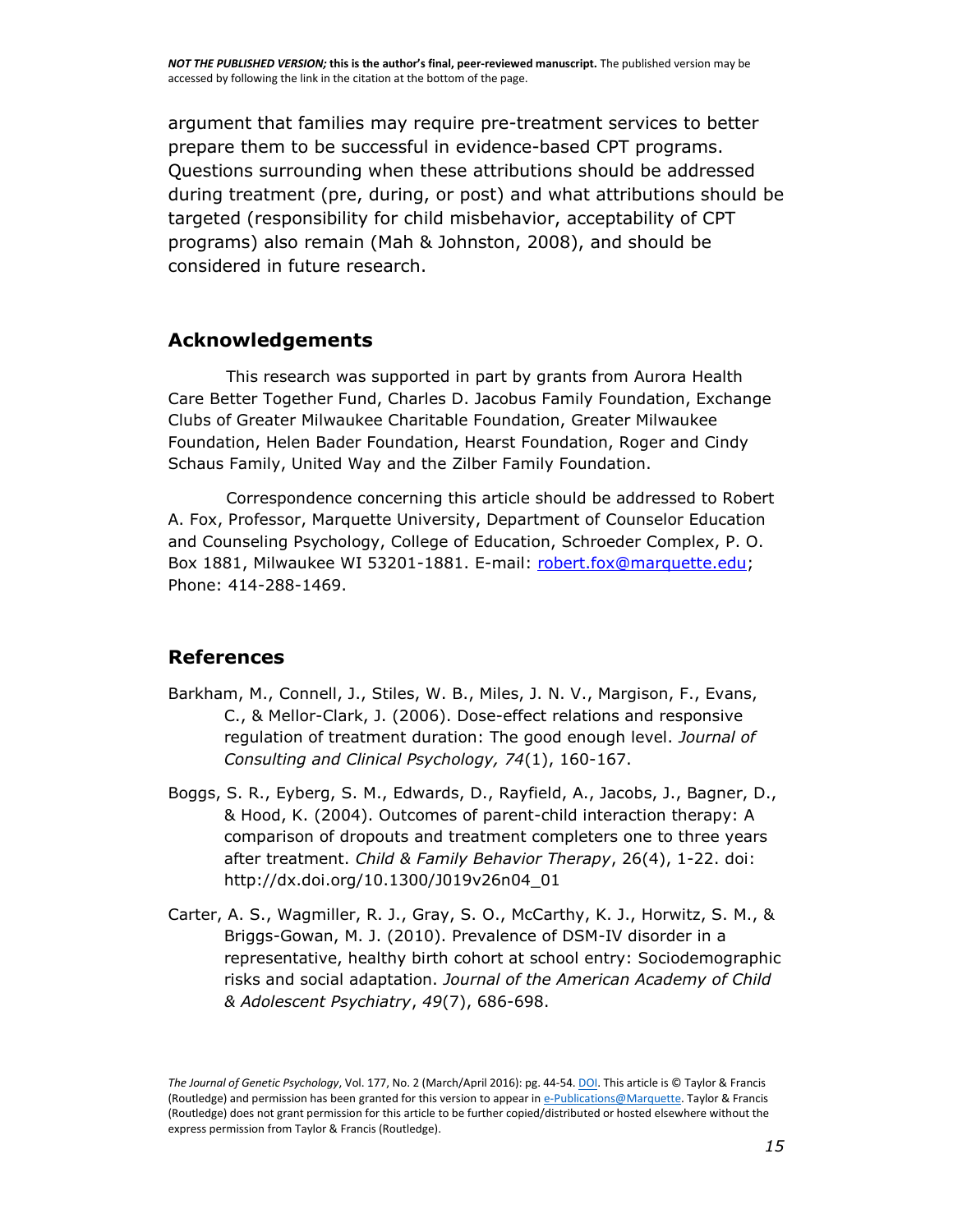- Chavira, V., & Lopez, S. R. (2000). Latina Mothers' Attributions, Emotions, and Reactions to the Problem Behaviors of their Children with Developmental Disabilities. *Journal Of Child Psychology & Psychiatry & Allied Disciplines*, *41*, 245–252. doi: 10.1111/1469-7610.00605
- Corcoran, J. & Ivery, J. (2004). Parent and child attributions for child behavior: Distinguishing factors for engagement and outcome. *Families in Society, 85*, 101-106. doi: http://dx.doi.org/10.1606/1044- 3894.259
- Cote, S. M., Vaillancourt, T., LeBlanc, J. C., Nagin, D. S., & Tremblay, R. E. (2006). The development of physical aggression from toddlerhood to pre-adolescence: A nationwide longitudinal study of Canadian children. *Journal of Abnormal Child Psychology*, 34, 71–85. doi:10.1007/s10802-005-9001-z
- Dittman, C. K., Sanders, M. R., Farruggia, S. P., Palmer, M. L., & Keown, L. J. (2014). Predicting success in an online parenting intervention: The role of child, parent, and family factors. *Journal of Family Psychology*, *28*, 236-243. doi:10.1037/a0035991
- Egger, H. L., & Angold, A. (2006). Common emotional and behavioral disorders in preschool children: Presentation, nosology, and epidemiology. *Journal of Child Psychology and Psychiatry, 47*, 313- 337. doi: http://dx.doi.org/10.1111/j.1469-7610.2006.01618.x
- Eyberg, S. M., & Boggs, S. R. (1989). Parent training for oppositional-defiant preschoolers. In C. E. Schaefer & J. M. Briesmeister (Eds.), *Handbook of parent training: Parents as co-therapists for children's behavior problems* (pp. 105-132). New York: Wiley.
- Fanti, K. A., & Henrich, C. C. (2010). Trajectories of pure and co-occurring internalizing and externalizing problems from age 2 to age 12: Findings from the national institute of child health and human development study of early child care. *Developmental Psychology, 46*, 1159-1175. doi: http://dx.doi.org/10.1037/a0020659
- Fernandez, M.A., Butler, A., & Eyberg, S.M. (2011). Treatment outcomes for low socioeconomic status African American families in parent-child interaction therapy: A pilot study. *Child and Family Behavior Therapy*, *33,* 32-48. doi: 10.1080/07317107.2011.545011
- Fox, R. A. (1994). *Parent behavior checklist*. Austin, TX: ProEd (Currently available from the author, Marquette University, School of Education, P.O. Box 1881, Milwaukee, WI 53201-1881; Email: robert.fox@marquette.edu).

*The Journal of Genetic Psychology*, Vol. 177, No. 2 (March/April 2016): pg. 44-54[. DOI.](http://dx.doi.org/10.1080/00221325.2016.1147415) This article is © Taylor & Francis (Routledge) and permission has been granted for this version to appear i[n e-Publications@Marquette.](http://epublications.marquette.edu/) Taylor & Francis (Routledge) does not grant permission for this article to be further copied/distributed or hosted elsewhere without the express permission from Taylor & Francis (Routledge).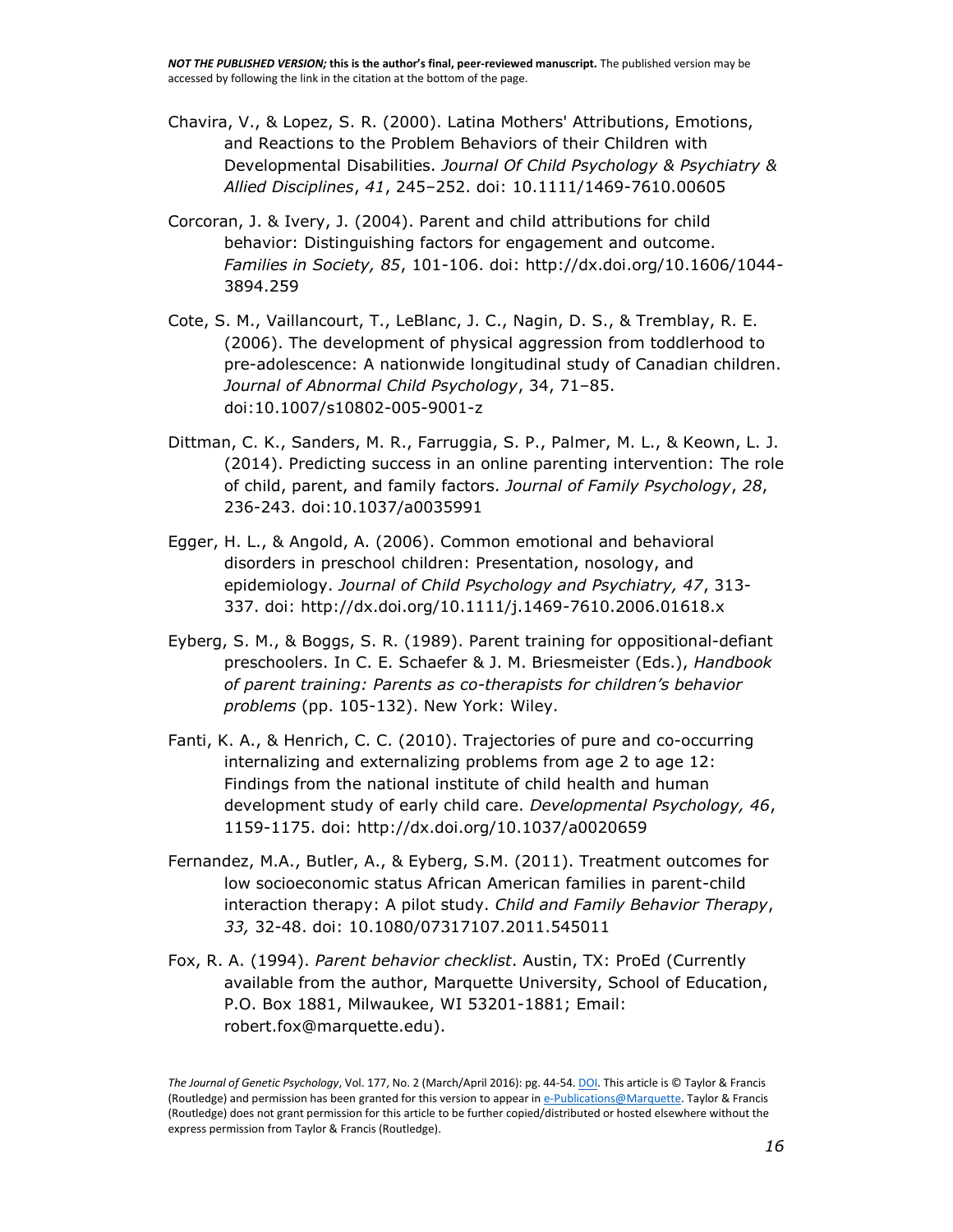- Fox, R. A., & Holtz, C. A. (2009). Treatment outcomes for toddlers with behavior problems from families in poverty. *Child and Adolescent Mental Health, 14*, 183-189. doi: 10.1111/j.1475-3588.2009.00527.x
- Hageskull, B., Bohlin, G., & Hammarberg, A. (2001). The role of parental perceived control in child development: A longitudinal study. *International Journal of Behavioral Disorders*, *25*, 429-437. doi: 10.1080/016502501316934851
- Harris, S. E., Fox, R.A., & Love, J.R. (2015). Early Pathways therapy for young children in poverty: A randomized controlled trial. *Counseling Outcome Research and Evaluation, 6,* 3-17. doi: 10.1177/2150137815573628
- Heider, F. (1958). *The psychology of interpersonal relations*. New York: Wiley Holtz, C. A., & Fox, R. A. (2012). Behavior problems in young children from low-income families: The development of a new screening tool. *Infant Mental Health Journal, 33*, 82-94. doi:10.1002/imhj.20341
- Jacobson, N. S., & Truax, P. (1991). Clinical significance: A statistical approach to defining meaningful change in psychotherapy research. *Journal of Consulting and Clinical Psychology, 59,* 12-19. doi: http://dx.doi.org/10.1037/0022-006X.59.1.12
- Johnston, C., Hommersen, P., & Seipp, C. M. (2009). Maternal Attributions and Child Oppositional Behavior: A Longitudinal Study of Boys with and without Attention-Deficit/Hyperactivity Disorder. *Journal of Consulting and Clinical Psychology*, *77*(1), 189-195. doi: 10.1037/a0014065
- Lavigne, J. V., LeBailly, S. A., Hopkins, J., Gouze, K. R., & Binns, H. J. (2009). The prevalence of ADHD, ODD, depression, and anxiety in a community sample of 4-year-olds. *Journal of Clinical Child & Adolescent Psychology*, *38*, 315-328. doi: 10.1080/15374410902851382
- Leung, D. W., & Slep, A. S. (2006). Predicting inept discipline: the role of parental depressive symptoms, anger, and attributions. *Journal of Consulting and Clinical Psychology*, 74, 524-534. doi: 10.1037/0022- 006X.74.3.524
- Mah, J., & Johnston, C. (2008). Parental social cognitions: Considerations in the acceptability of and engagement in behavioral parent training. *Clinical Child & Family Psychology Review*, *11*(4), 218-236. doi:10.1007/s10567-008-0038-8

*The Journal of Genetic Psychology*, Vol. 177, No. 2 (March/April 2016): pg. 44-54[. DOI.](http://dx.doi.org/10.1080/00221325.2016.1147415) This article is © Taylor & Francis (Routledge) and permission has been granted for this version to appear i[n e-Publications@Marquette.](http://epublications.marquette.edu/) Taylor & Francis (Routledge) does not grant permission for this article to be further copied/distributed or hosted elsewhere without the express permission from Taylor & Francis (Routledge).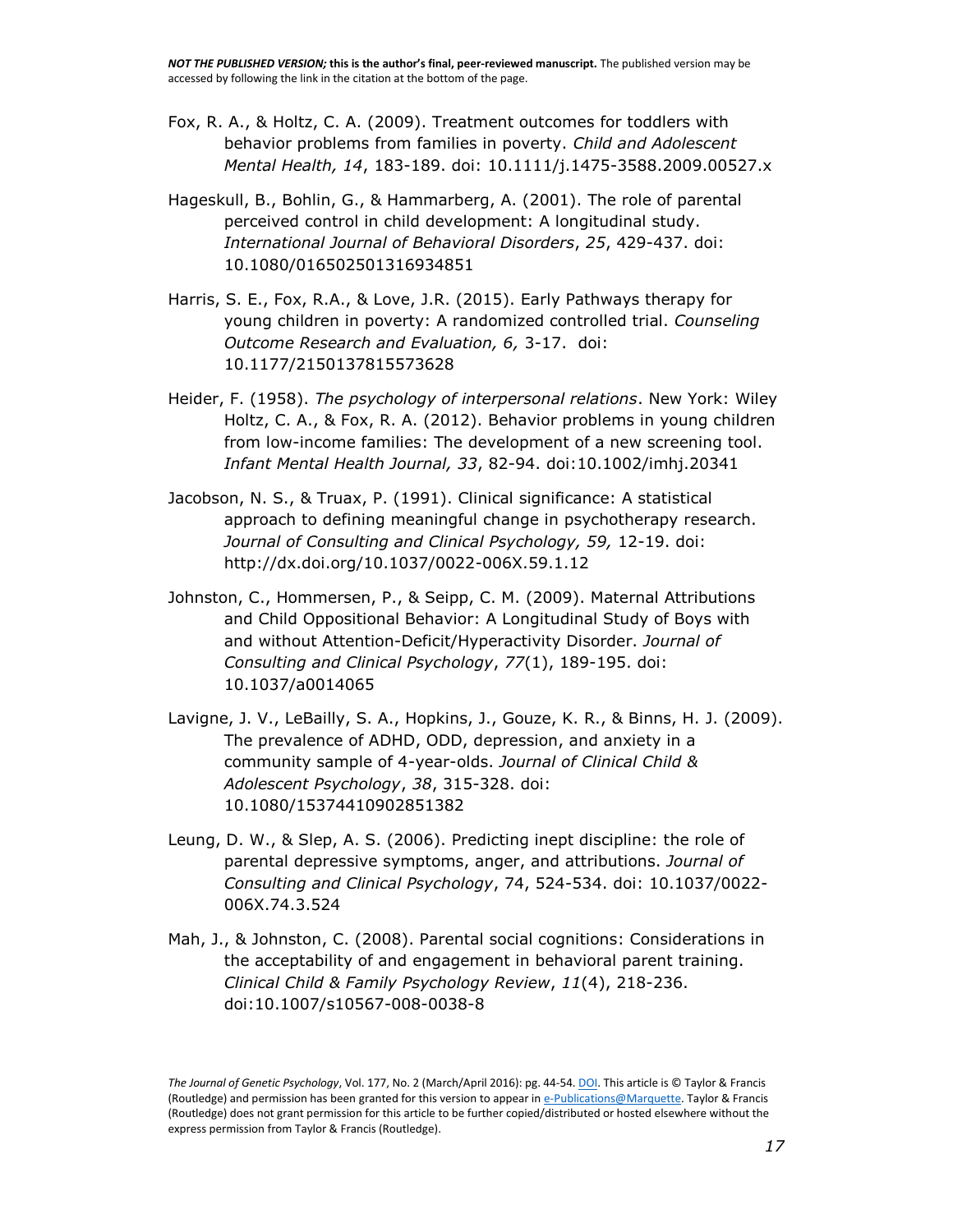- McCabe, K.M., Goehring, K., Yeh, M., & Lau, A.S. (2008). Parenting locus of control and externalizing behavior problems among Mexican American preschoolers. *Journal of Emotional and Behavioral Disorders, 16,* 118- 126. doi: 10.1177/1063426608315139
- McCabe, K. M., & Yeh, M. (2009). Parent-child interaction therapy for Mexican Americans: A randomized clinical trial. *Journal of Clinical Child and Adolescent Psychology*, *38*, 753-759. doi: 10.1080/15374410903103544
- Marcynyszyn, L. A., Maher, E. J., & Corwin, T. W. (2011). Getting with the (evidence-based) program: An evaluation of the incredible years parent training program in child welfare. *Children and Youth Services Review, 33,* 747-757. doi: 10.1016/j.childyouth.2010.11.021
- Miller, G. E., & Prinz, R. J. (2003). Engagement of families in treatment for childhood conduct problems. *Behavior Therapy*, *34*, 517–534. doi: 10.1016/S0005-7894(03)80033-3
- Nock, M. K., & Ferriter, C. (2005). Parent management of attendance and adherence in child and adolescent therapy: A conceptual and empirical review. *Clinical Child and Family Psychology Review, 2,* 149-166. doi: 10.1007/s10567-005-4753-0
- Nordstrom, A. H., Dumas, J. E., & Gitter, A. H. (2008). Parental attributions and perceived intervention benefits and obstacles as predictors of maternal engagement in a preventive parenting program. *NHSA Dialogue, 11,* 1-24. doi:10.1080/15240750701816439
- Peters, S. Calam, R., & Harrington, R. (2005). Maternal attributions and expressed emotion as predictors of attendance at parent management training. *Journal of Child Psychology and Psychiatry*, *46,* 436-448. doi: 10.1111/j.1469-7610.2004.00365.x
- Reid, M. J., Webster-Stratton, C., & Beauchaine, T. P. (2001). Parent training in head start: A comparison of program response among African American, Asian American, Caucasian, and Hispanic mothers. *Prevention Science, 2*, 209-227. doi: 10.1023/A:1013618309070
- Rotter, J. (1966). Generalized expectancies for internal versus external control of reinforcements. *Psychological Monographs : General and Applied*, *80*, 1-28. doi: http://dx.doi.org/10.1037/h0092976
- Sanders, M. R. (1999). Triple P-Positive Parenting Program: Towards an empirically validated multilevel parenting and family support strategy for the prevention of behavior and emotional problems in children.

*The Journal of Genetic Psychology*, Vol. 177, No. 2 (March/April 2016): pg. 44-54[. DOI.](http://dx.doi.org/10.1080/00221325.2016.1147415) This article is © Taylor & Francis (Routledge) and permission has been granted for this version to appear i[n e-Publications@Marquette.](http://epublications.marquette.edu/) Taylor & Francis (Routledge) does not grant permission for this article to be further copied/distributed or hosted elsewhere without the express permission from Taylor & Francis (Routledge).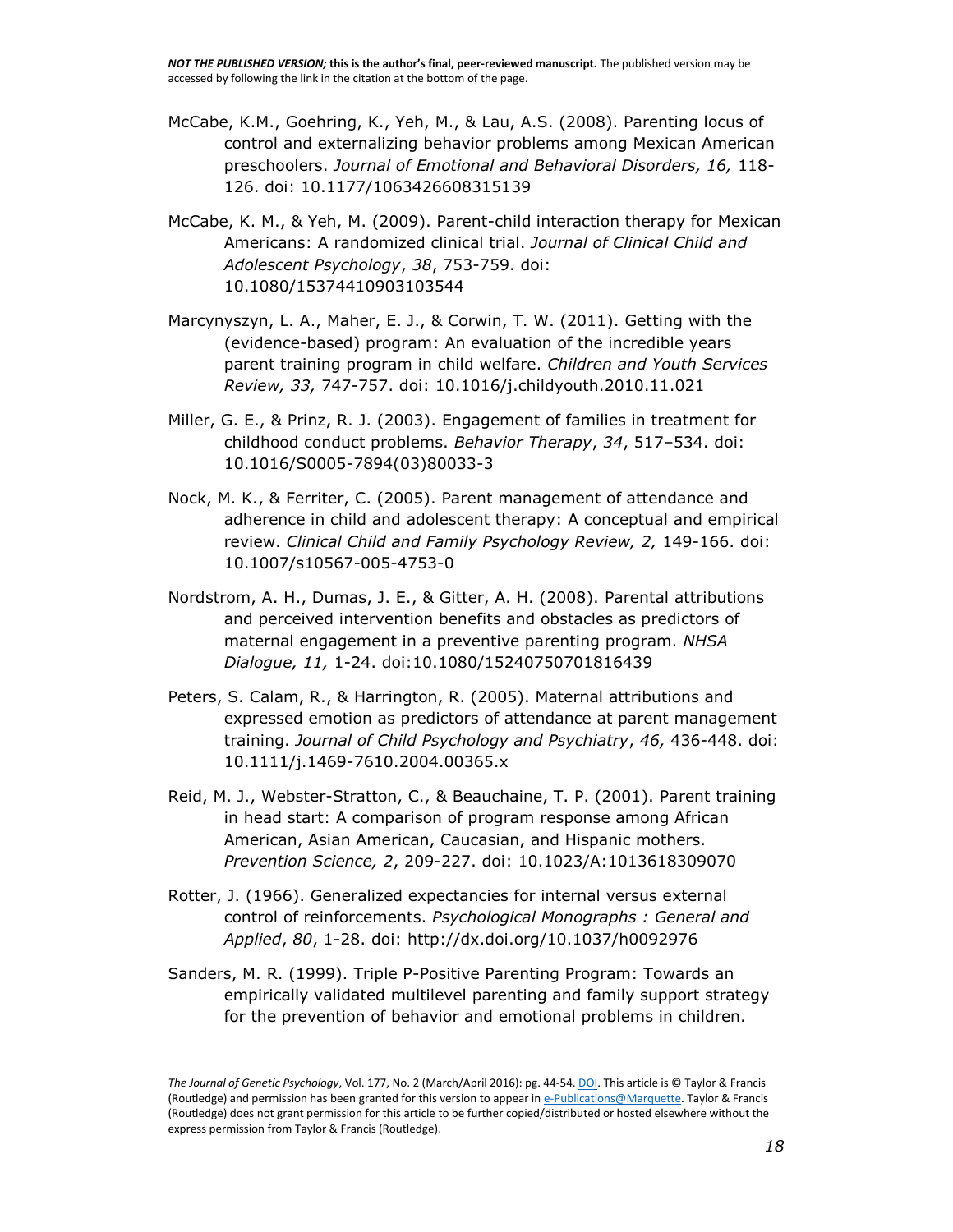*Clinical Child & Family Psychology Review, 2*, 71-90. doi: 10.1023/A:1021843613840

- Snarr, J. D., Slep, A. S., & Grande, V. P. (2009). Validation of a new selfreport measure of parental attributions. *Psychological Assessment*, *21*, 390-401. doi: 10.1037/a0016331
- Snyder, J., Cramer, A., Afrank, J., & Patterson, G. R. (2005). The contributions of ineffective discipline and parental hostile attributions of child misbehavior to the development of conduct problems at home and school. *Developmental Psychology*, *41*, 30–41. doi: 10.1037/0012-1649.41.1.30
- Sturge-Apple, M. L., Suor, J. H., & Skibo, M. A. (2014). Maternal childcentered attributions and harsh discipline: The moderating role of maternal working memory across socioeconomic contexts. *Journal of Family Psychology*, *28*, 645-654. doi:10.1037/fam0000023
- Swift, J.K., Callahan, J.L., & Levine, J.C. (2009). Using clinically significant change to identify premature termination. *Psychotherapy: Theory, Research, Practice, Training, 46,* 328-335. doi: 10.1037/a0017003
- Tandon, M., Si, X., & Luby, J. (2011). Preschool onset attentiondeficit/hyperactivity disorder: Course and predictors of stability over 24 months. *Journal of Child and Adolescent Psychopharmacology, 21*, 321–330. doi:10.1089/cap.2010.0045
- Webster-Stratton, C. (1992). *The Incredible Years: A trouble-shooting guide for parents of children age 3-8 years*. Toronto: Umbrella Press.
- Weiner, B. (1986). *An attributional theory of motivation and emotion*. New York: Springer-Verlag.
- Werba, B., Eyberg, S. M., Boggs, S. R., & Algina, J. (2006). Predicting the outcome of parent-child interaction therapy: Success and attrition. *Behavior Modification, 30,* 618-646. doi: 10.1177/0145445504272977
- Williford, A.P., Graves, K.N., Shelton, T.L., & Woods, J.E. (2009)., *4*, 225- 237. doi: 10.1016/j.cpr.2012.10.010
- Wilson, C., Gardner, F., Burton, J., & Leung, S. (2006). Maternal attributions and young children's conduct problems: A longitudinal study. *Infant and Child Development, 15,* 109-121. doi: 10.1002/icd.440
- Whittingham, K., Sofronoff, K., Sheffield, J., & Sanders, M. R. (2009). Do parental attributions affect treatment outcome in a parenting program? An exploration of the effects of parental attributions in an

*The Journal of Genetic Psychology*, Vol. 177, No. 2 (March/April 2016): pg. 44-54[. DOI.](http://dx.doi.org/10.1080/00221325.2016.1147415) This article is © Taylor & Francis (Routledge) and permission has been granted for this version to appear i[n e-Publications@Marquette.](http://epublications.marquette.edu/) Taylor & Francis (Routledge) does not grant permission for this article to be further copied/distributed or hosted elsewhere without the express permission from Taylor & Francis (Routledge).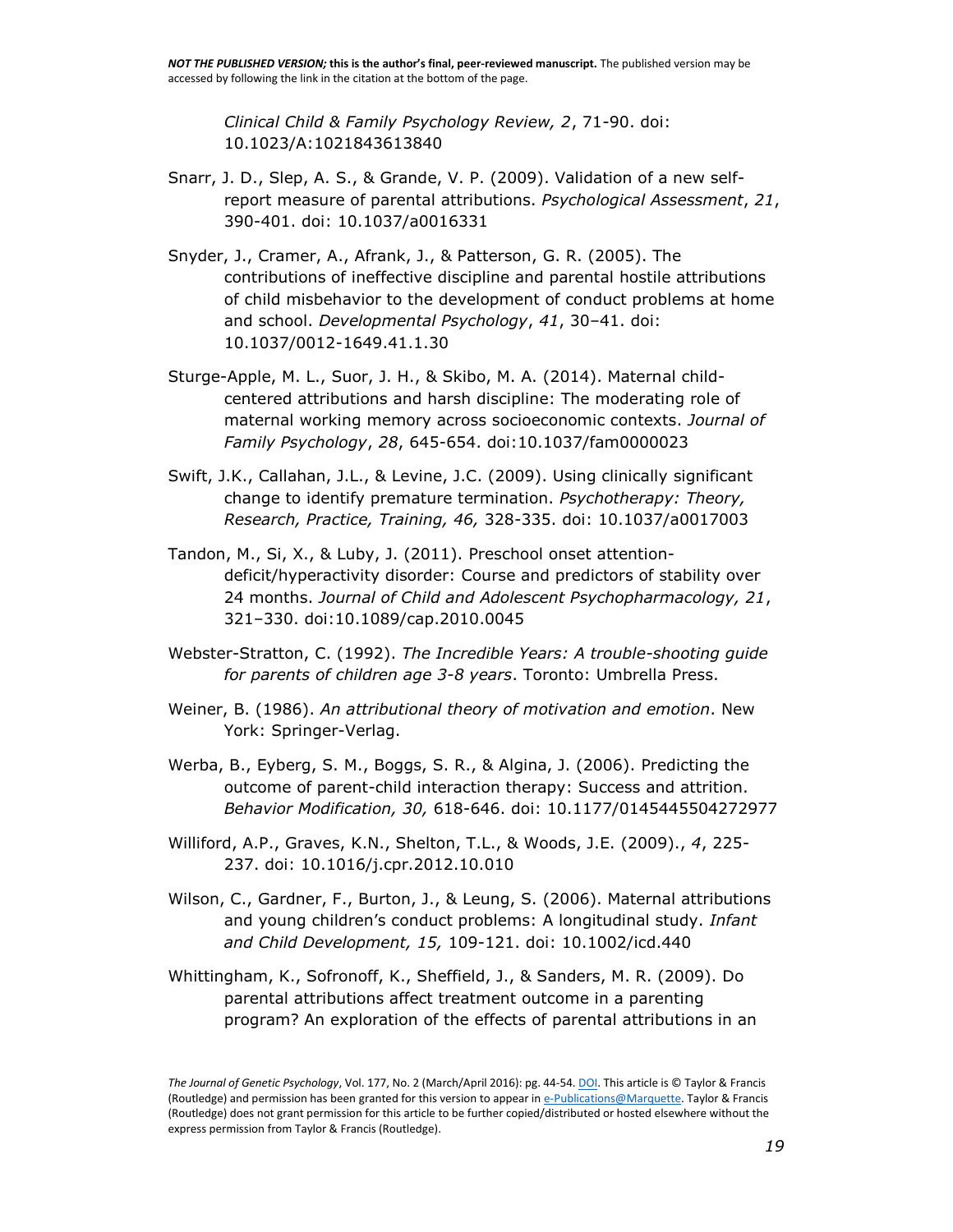RCT of stepping stones triple p for the ASD population. *Research in Autism Spectrum Disorders*, *3*, 129-144.

Zahra, D. & Hedge, C. (2010). The reliable change index: Why isn't it more popular in academic psychology? *PsyPag, 76*, 14-19.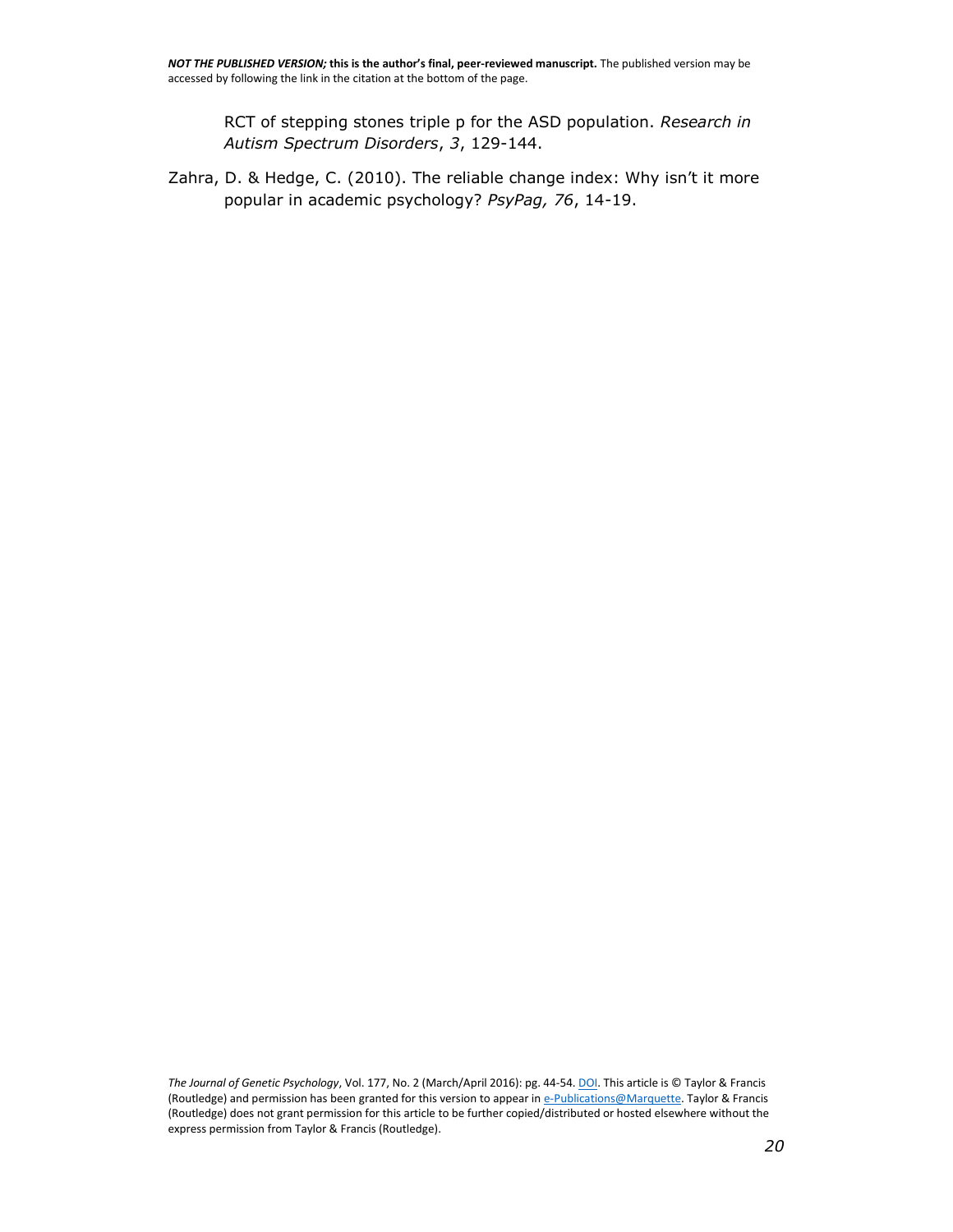## **Table 1**

| Variable                          |               |
|-----------------------------------|---------------|
| <b>Child Characteristics</b>      |               |
| Age $(M, SD)$                     | 3.20(1.03)    |
| Sex (% female)                    | 34.4          |
| Race $(\% )$                      |               |
| African American                  | 56.2          |
| Latino/a                          | 18.2          |
| Caucasian                         | 10.8          |
| Multiracial                       | 14.8          |
| Primary Caregiver Characteristics |               |
| Age $(M, SD)$                     | 29.66 (8.49)  |
| Public Assistance (%)             | 89.1          |
| Measures                          |               |
| ECBS-Challenging (M, SD)          | 22.71 (4.41)  |
| PBC-Discipline (M, SD)            | 46.35 (10.60) |
| PCS-A Parent (M, SD)              | 13.30 (4.33)  |
| PCS-A Child (M, SD)               | 23.60 (5.89)  |

#### *Descriptive Statistics of Sample*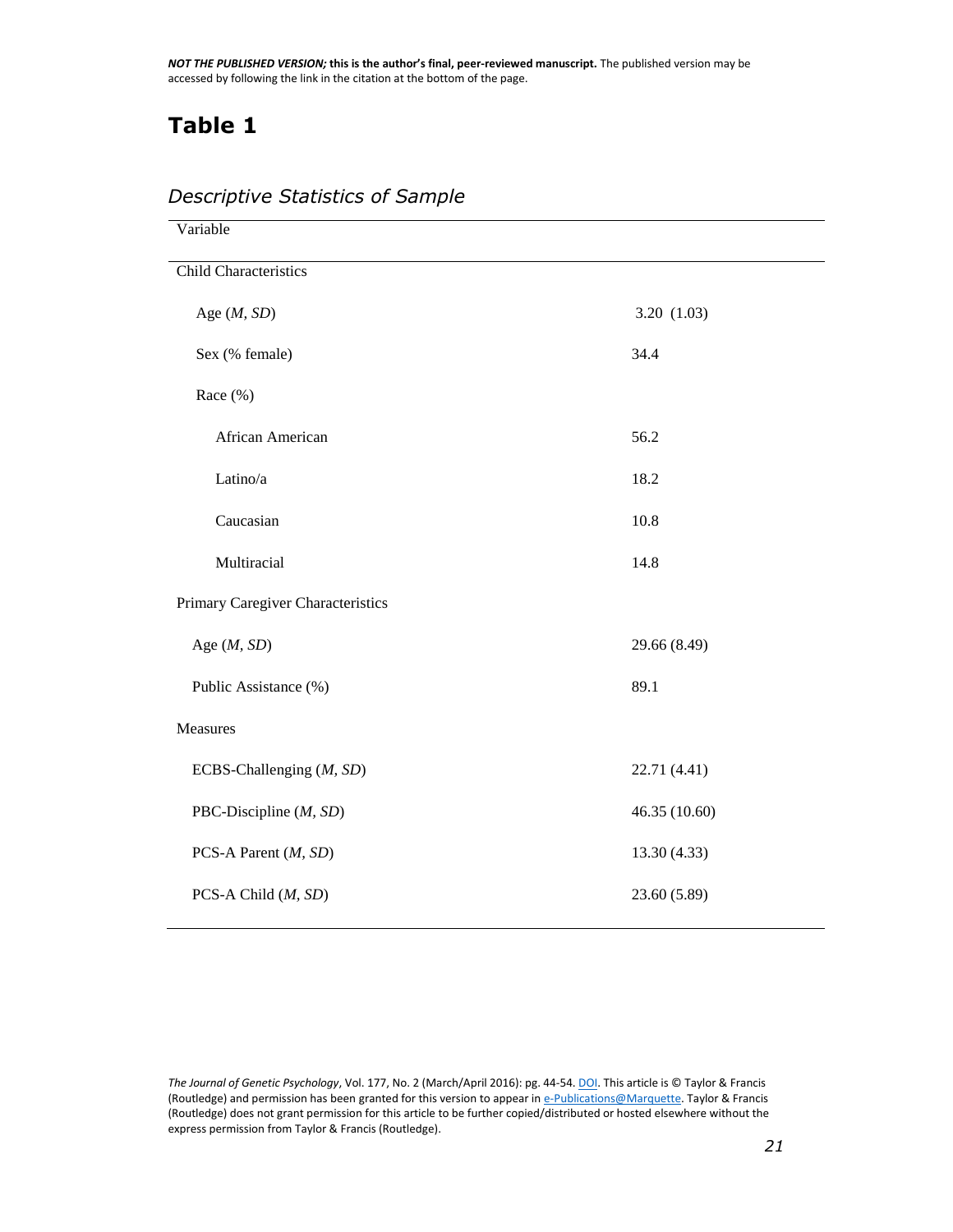## **Table 2**

#### *Demographics of Groups that met and did not meet Early Treatment Success Criteria*

|                                   | Early Treatment Success Met |           |                  | Early Treatment Success not Met |          |           |                  |      |
|-----------------------------------|-----------------------------|-----------|------------------|---------------------------------|----------|-----------|------------------|------|
| Variable                          | $\cal M$                    | $\cal SD$ | $\boldsymbol{n}$ | $\%$                            | $\cal M$ | $\cal SD$ | $\boldsymbol{n}$ | $\%$ |
| Child Characteristics             |                             |           |                  |                                 |          |           |                  |      |
| Age of Child                      | 3.22                        | 1.04      | 172              |                                 | 3.17     | 1.02      | 253              |      |
| Gender                            |                             |           |                  |                                 |          |           |                  |      |
| Female                            |                             |           | 60               | 34.9                            |          |           | 86               | 34.0 |
| Male                              |                             |           | 112              | 65.1                            |          |           | 167              | 66.0 |
| Race                              |                             |           |                  |                                 |          |           |                  |      |
| African American                  |                             |           | 90               | 52.3                            |          |           | 149              | 58.9 |
| Latino/a                          |                             |           | 35               | 20.3                            |          |           | 42               | 16.6 |
| Caucasian                         |                             |           | 17               | 9.9                             |          |           | 29               | 11.5 |
| Multiracial                       |                             |           | 30               | 17.4                            |          |           | 33               | 13.0 |
| Primary Caregiver Characteristics |                             |           |                  |                                 |          |           |                  |      |
| Age of Primary Caretaker          | 30.28                       | 8.28      |                  |                                 | 29.25    | 8.32      |                  |      |
| <b>Public Assistance</b>          |                             |           | 223              | 88.1                            |          |           | 153              | 90   |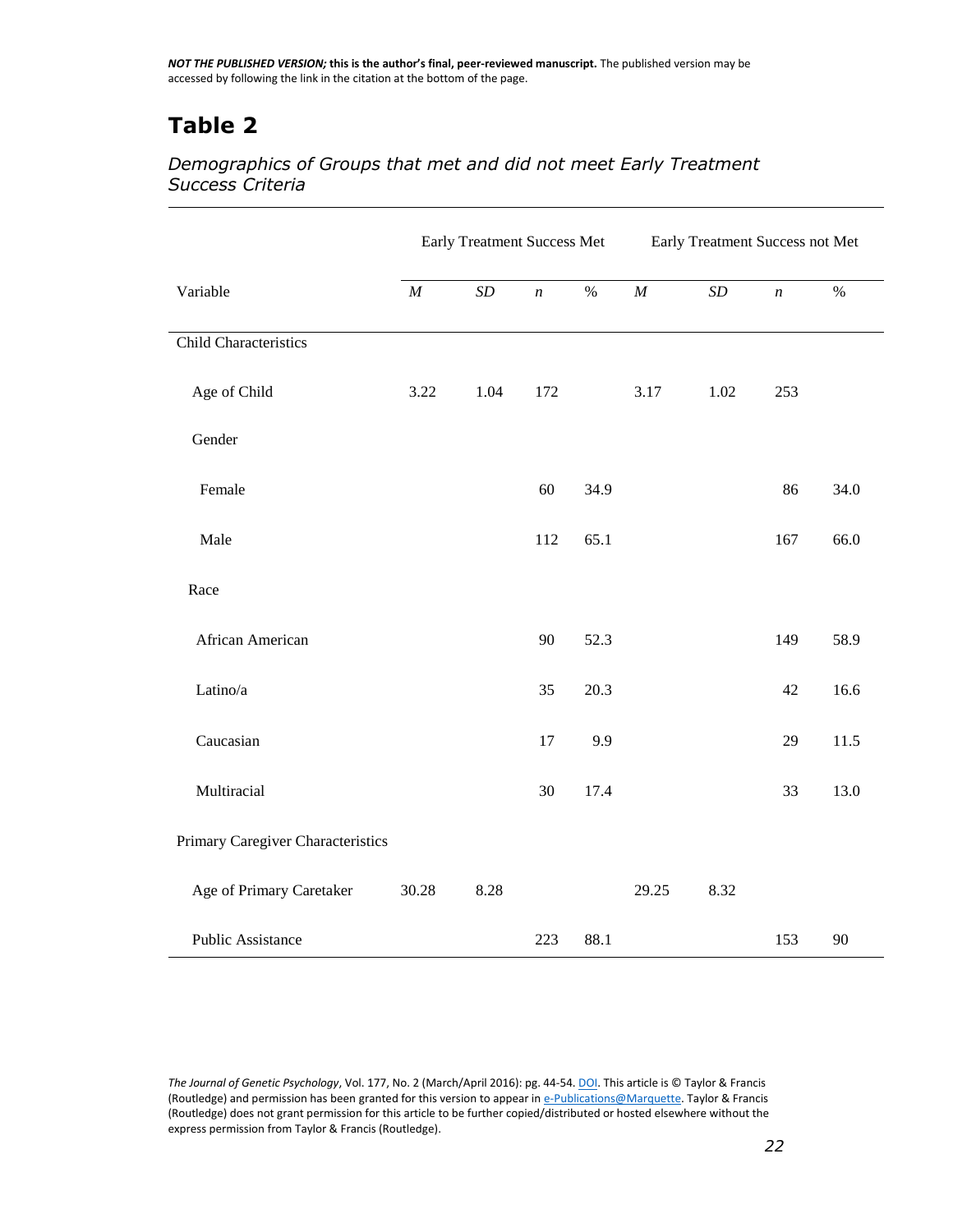## **Table 3**

#### *Correlations among Continuous Variables in the Hierarchical Logistic Regression*

| <b>Item</b>             | Age      | PBC-<br>Discipline | ECBS-<br>Challenging | PCS-A Parent | PCS-A Child |
|-------------------------|----------|--------------------|----------------------|--------------|-------------|
| Age                     |          |                    |                      |              |             |
| PBC-Discipline          | .039     |                    |                      |              |             |
| <b>ECBS-Challenging</b> | $-.124*$ | $.133**$           |                      |              |             |
| <b>PCS-A Parent</b>     | .026     | $.281**$           | $.103*$              |              |             |
| PCS-A Child             | .009     | $.264**$           | .382**               | $.270**$     |             |

*Note: \*p* ≤ .05; \**\*p* ≤ .01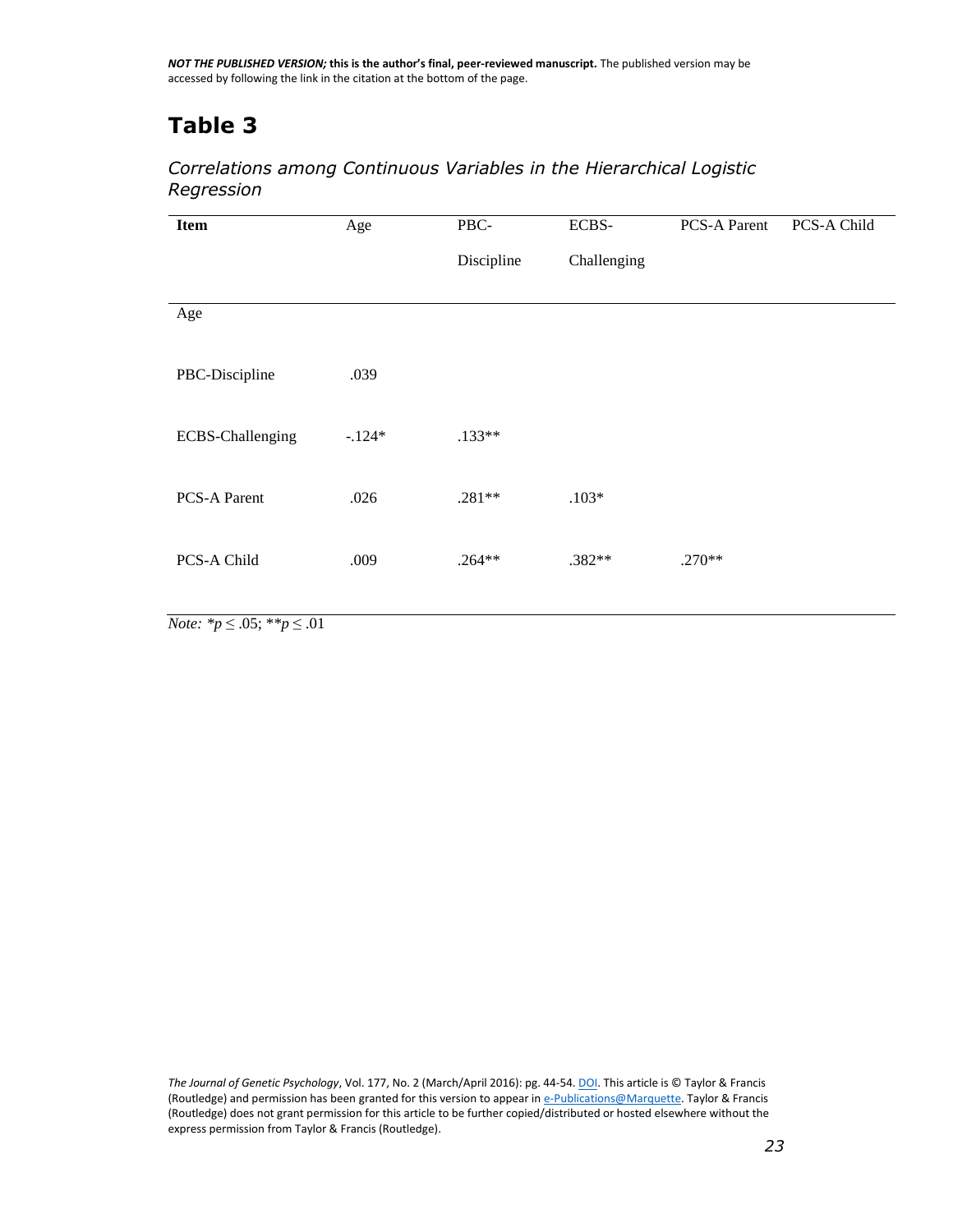## **Table 4**

#### *Model Summaries*

|         |          | Omnibus |                  | Hosmer & Lemeshow |    |                  | $\cos \&$ Snell | Nagelkerke |
|---------|----------|---------|------------------|-------------------|----|------------------|-----------------|------------|
|         | $\chi^2$ | df      | $\boldsymbol{p}$ | $\mathcal{Z}$     | df | $\boldsymbol{p}$ | $R^2$           | $R^2$      |
| Block 1 | 2.83     | 7       | .900             | 5.59              | 8  | .694             | .007            | .010       |
| Block 2 | 21.65    |         | $.000*$          | 13.01             | 8  | .112             | .061            | .086       |
| Block 3 | 13.62    | 2       | $.001*$          | 8.78              | 8  | .361             | .094            | .132       |

*Note: \*p* ≤ .001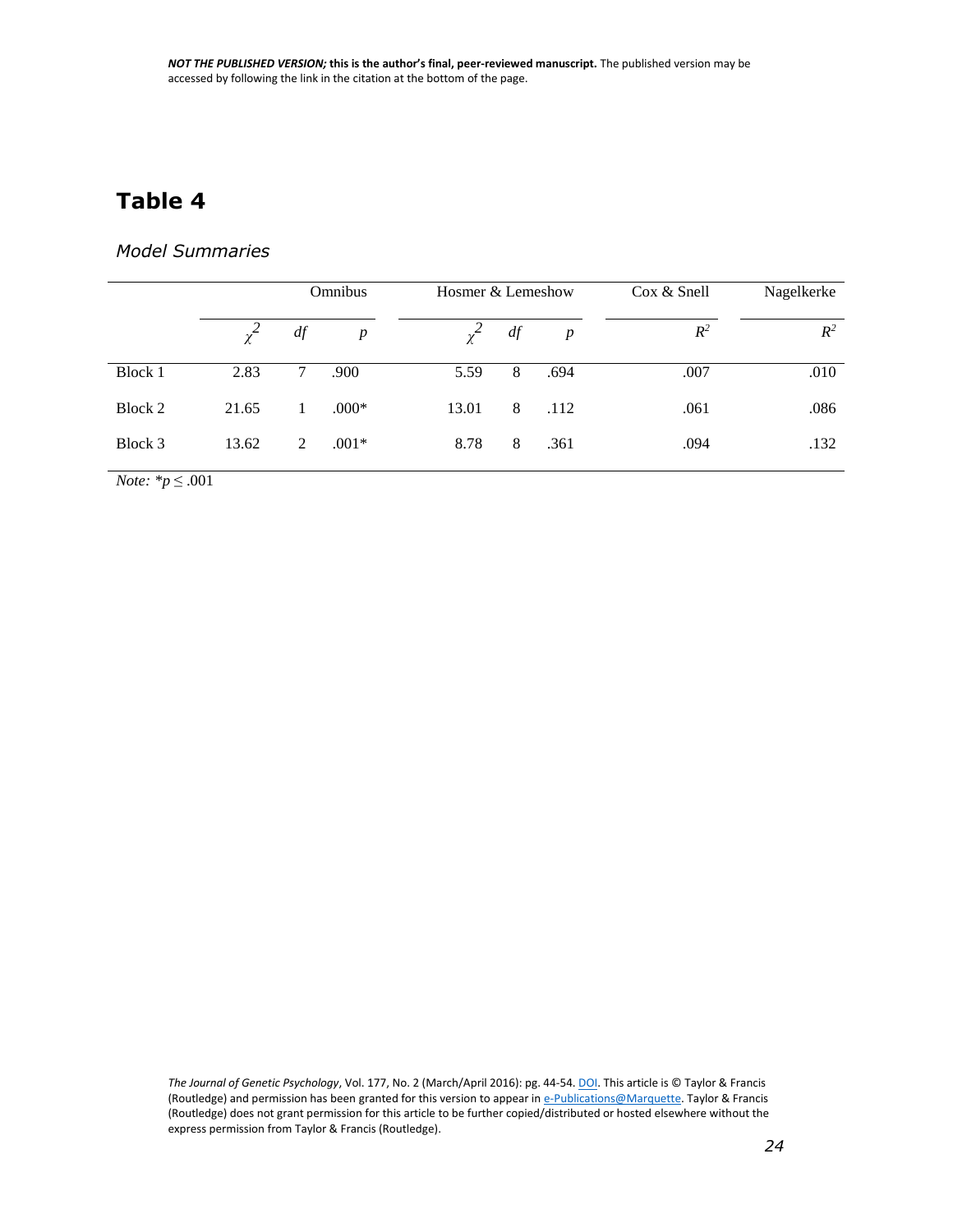## **Table 5**

|                          |              |          |                  |                  |          | 95% C.I. |          |  |
|--------------------------|--------------|----------|------------------|------------------|----------|----------|----------|--|
| Predictor                | df           | Wald     | $\boldsymbol{p}$ | $\boldsymbol{B}$ | Odds     | Lower    | Upper    |  |
| <b>Block 1</b>           |              |          |                  |                  |          |          |          |  |
| Age                      | $\mathbf{1}$ | 0.34     | .558             | .06              | 1.07     | 0.86     | 1.31     |  |
| African American         | $\mathbf{1}$ | 2.06     | .151             | $-.44$           | 0.64     | 0.35     | 1.18     |  |
| Latino                   | $\mathbf{1}$ | 0.85     | .358             | $-.34$           | 0.71     | 0.34     | 1.47     |  |
| Caucasian                | $\mathbf{1}$ | 0.86     | .353             | $-.42$           | 0.66     | 0.27     | 1.59     |  |
| Gender                   | $\mathbf{1}$ | 0.19     | .667             | .10              | 1.10     | 0.70     | 1.74     |  |
| <b>Public Assistance</b> | $\mathbf{1}$ | 0.38     | .536             | .23              | 1.26     | 0.61     | 2.63     |  |
| PBC Discipline           | $\mathbf{1}$ | $0.00\,$ | .973             | .00              | 1.00     | 0.98     | 1.02     |  |
| <b>Block 2</b>           |              |          |                  |                  |          |          |          |  |
| Age                      | $\mathbf{1}$ | 1.45     | .228             | .14              | 1.11     | 0.92     | 1.43     |  |
| African American         | $\mathbf{1}$ | 0.32     | .054             | $-.62$           | 0.54     | 0.29     | 1.01     |  |
| Latino                   | $\mathbf{1}$ | 0.36     | .549             | $-.23$           | 0.79     | 0.37     | 1.69     |  |
| Caucasian                | $\mathbf{1}$ | 0.36     | .550             | $-.28$           | 0.76     | 0.30     | 1.89     |  |
| Gender                   | $\,1\,$      | 1.91     | .168             | .34              | 1.40     | 0.87     | 2.26     |  |
| Public Assistance        | $\,1\,$      | $0.00\,$ | .994             | $-.00$           | 1.00     | 0.46     | 2.14     |  |
| PBC Discipline           | $\,1\,$      | $0.18\,$ | .668             | $-.01$           | $1.00\,$ | 0.97     | $1.02\,$ |  |
| <b>ECBS</b> Challenging  | $\mathbf{1}$ | 19.64    | $.000**$         | .14              | 1.15     | 1.08     | 1.22     |  |

#### *Hierarchical Logistic Regression Analysis of Treatment Success*